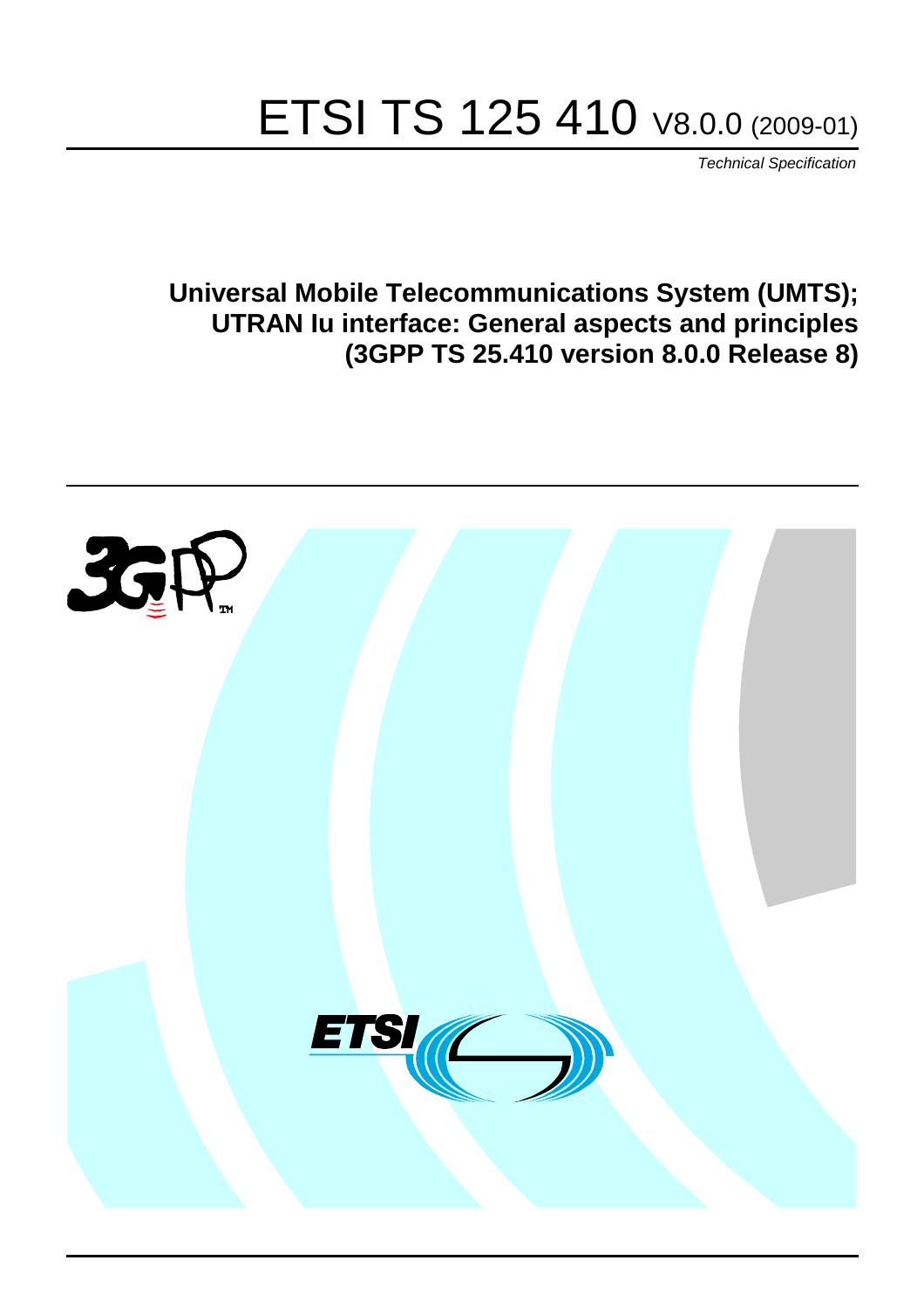Reference RTS/TSGR-0325410v800

> Keywords UMTS

#### *ETSI*

#### 650 Route des Lucioles F-06921 Sophia Antipolis Cedex - FRANCE

Tel.: +33 4 92 94 42 00 Fax: +33 4 93 65 47 16

Siret N° 348 623 562 00017 - NAF 742 C Association à but non lucratif enregistrée à la Sous-Préfecture de Grasse (06) N° 7803/88

#### *Important notice*

Individual copies of the present document can be downloaded from: [http://www.etsi.org](http://www.etsi.org/)

The present document may be made available in more than one electronic version or in print. In any case of existing or perceived difference in contents between such versions, the reference version is the Portable Document Format (PDF). In case of dispute, the reference shall be the printing on ETSI printers of the PDF version kept on a specific network drive within ETSI Secretariat.

Users of the present document should be aware that the document may be subject to revision or change of status. Information on the current status of this and other ETSI documents is available at <http://portal.etsi.org/tb/status/status.asp>

If you find errors in the present document, please send your comment to one of the following services: [http://portal.etsi.org/chaircor/ETSI\\_support.asp](http://portal.etsi.org/chaircor/ETSI_support.asp)

#### *Copyright Notification*

No part may be reproduced except as authorized by written permission. The copyright and the foregoing restriction extend to reproduction in all media.

> © European Telecommunications Standards Institute 2009. All rights reserved.

**DECT**TM, **PLUGTESTS**TM, **UMTS**TM, **TIPHON**TM, the TIPHON logo and the ETSI logo are Trade Marks of ETSI registered for the benefit of its Members.

**3GPP**TM is a Trade Mark of ETSI registered for the benefit of its Members and of the 3GPP Organizational Partners. **LTE**™ is a Trade Mark of ETSI currently being registered

for the benefit of its Members and of the 3GPP Organizational Partners.

**GSM**® and the GSM logo are Trade Marks registered and owned by the GSM Association.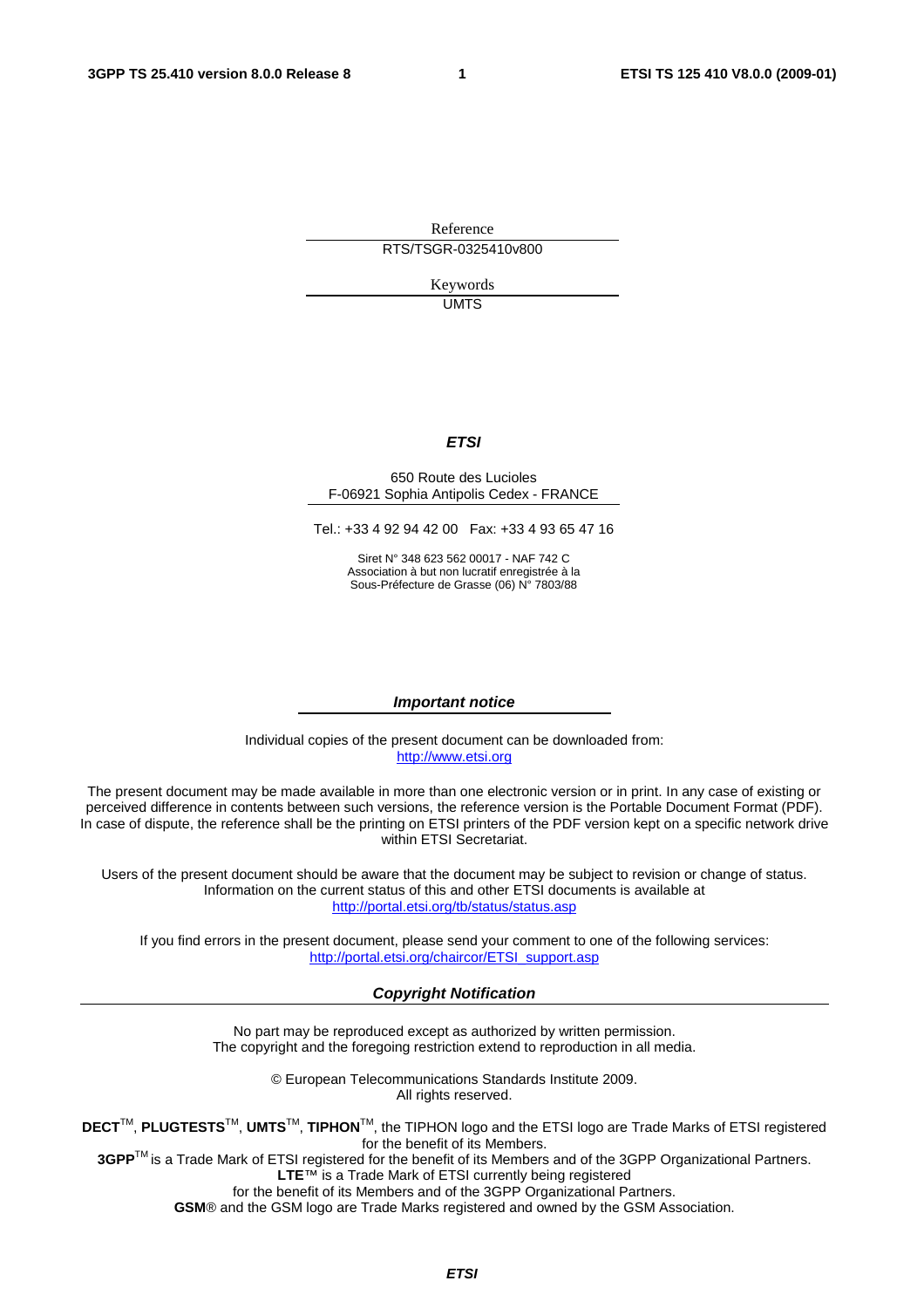# Intellectual Property Rights

IPRs essential or potentially essential to the present document may have been declared to ETSI. The information pertaining to these essential IPRs, if any, is publicly available for **ETSI members and non-members**, and can be found in ETSI SR 000 314: *"Intellectual Property Rights (IPRs); Essential, or potentially Essential, IPRs notified to ETSI in respect of ETSI standards"*, which is available from the ETSI Secretariat. Latest updates are available on the ETSI Web server [\(http://webapp.etsi.org/IPR/home.asp\)](http://webapp.etsi.org/IPR/home.asp).

Pursuant to the ETSI IPR Policy, no investigation, including IPR searches, has been carried out by ETSI. No guarantee can be given as to the existence of other IPRs not referenced in ETSI SR 000 314 (or the updates on the ETSI Web server) which are, or may be, or may become, essential to the present document.

# Foreword

This Technical Specification (TS) has been produced by ETSI 3rd Generation Partnership Project (3GPP).

The present document may refer to technical specifications or reports using their 3GPP identities, UMTS identities or GSM identities. These should be interpreted as being references to the corresponding ETSI deliverables.

The cross reference between GSM, UMTS, 3GPP and ETSI identities can be found under [http://webapp.etsi.org/key/queryform.asp.](http://webapp.etsi.org/key/queryform.asp)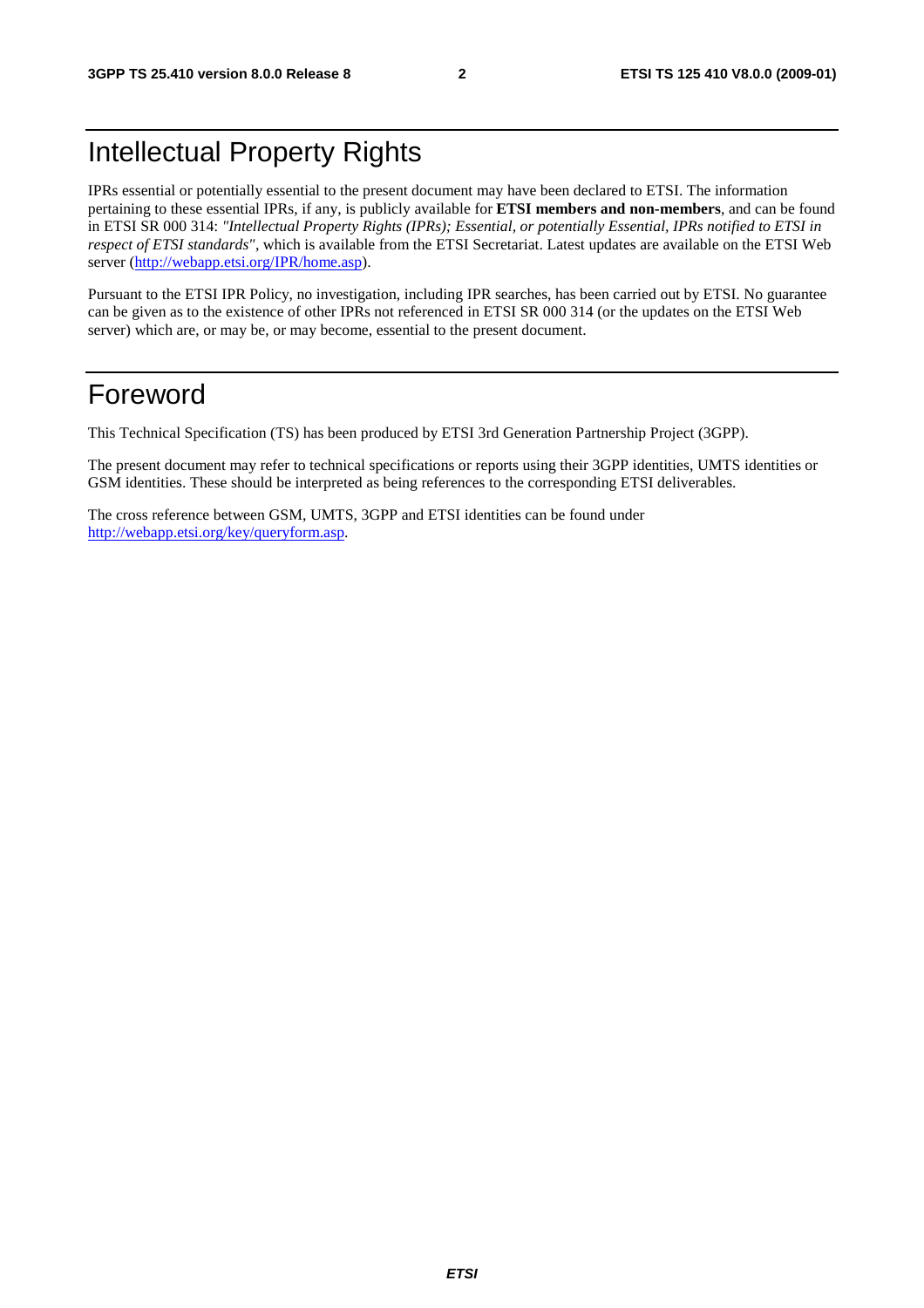$\mathbf{3}$ 

# Contents

| 1              |  |  |  |  |  |  |
|----------------|--|--|--|--|--|--|
| 2              |  |  |  |  |  |  |
| 3              |  |  |  |  |  |  |
| 3.1            |  |  |  |  |  |  |
| 3.2<br>3.3     |  |  |  |  |  |  |
|                |  |  |  |  |  |  |
| 4              |  |  |  |  |  |  |
| 4.1            |  |  |  |  |  |  |
| 4.1.1          |  |  |  |  |  |  |
| 4.1.2          |  |  |  |  |  |  |
| 4.1.3<br>4.1.4 |  |  |  |  |  |  |
| 4.2            |  |  |  |  |  |  |
| 4.3            |  |  |  |  |  |  |
| 4.4            |  |  |  |  |  |  |
| 4.5            |  |  |  |  |  |  |
| 4.5.1          |  |  |  |  |  |  |
| 4.5.1.1        |  |  |  |  |  |  |
| 4.5.1.1.1      |  |  |  |  |  |  |
| 4.5.1.1.2      |  |  |  |  |  |  |
| 4.5.1.1.3      |  |  |  |  |  |  |
| 4.5.1.1.4      |  |  |  |  |  |  |
| 4.5.1.2        |  |  |  |  |  |  |
| 4.5.2          |  |  |  |  |  |  |
| 4.5.2.1        |  |  |  |  |  |  |
| 4.5.2.2        |  |  |  |  |  |  |
| 4.5.2.3        |  |  |  |  |  |  |
| 4.5.3          |  |  |  |  |  |  |
| 5              |  |  |  |  |  |  |
| 5.1            |  |  |  |  |  |  |
| 5.2<br>5.2.1   |  |  |  |  |  |  |
| 5.2.2          |  |  |  |  |  |  |
| 5.2.3          |  |  |  |  |  |  |
| 5.2.4          |  |  |  |  |  |  |
| 5.3            |  |  |  |  |  |  |
| 5.3.1          |  |  |  |  |  |  |
| 5.3.2          |  |  |  |  |  |  |
| 5.4            |  |  |  |  |  |  |
| 5.4.1          |  |  |  |  |  |  |
| 5.4.2          |  |  |  |  |  |  |
| 5.4.3          |  |  |  |  |  |  |
| 5.4.4          |  |  |  |  |  |  |
| 5.4.5          |  |  |  |  |  |  |
| 5.4.6          |  |  |  |  |  |  |
| 5.4.7          |  |  |  |  |  |  |
| 5.4.8          |  |  |  |  |  |  |
| 5.5            |  |  |  |  |  |  |
| 5.5.1          |  |  |  |  |  |  |
| 5.5.2          |  |  |  |  |  |  |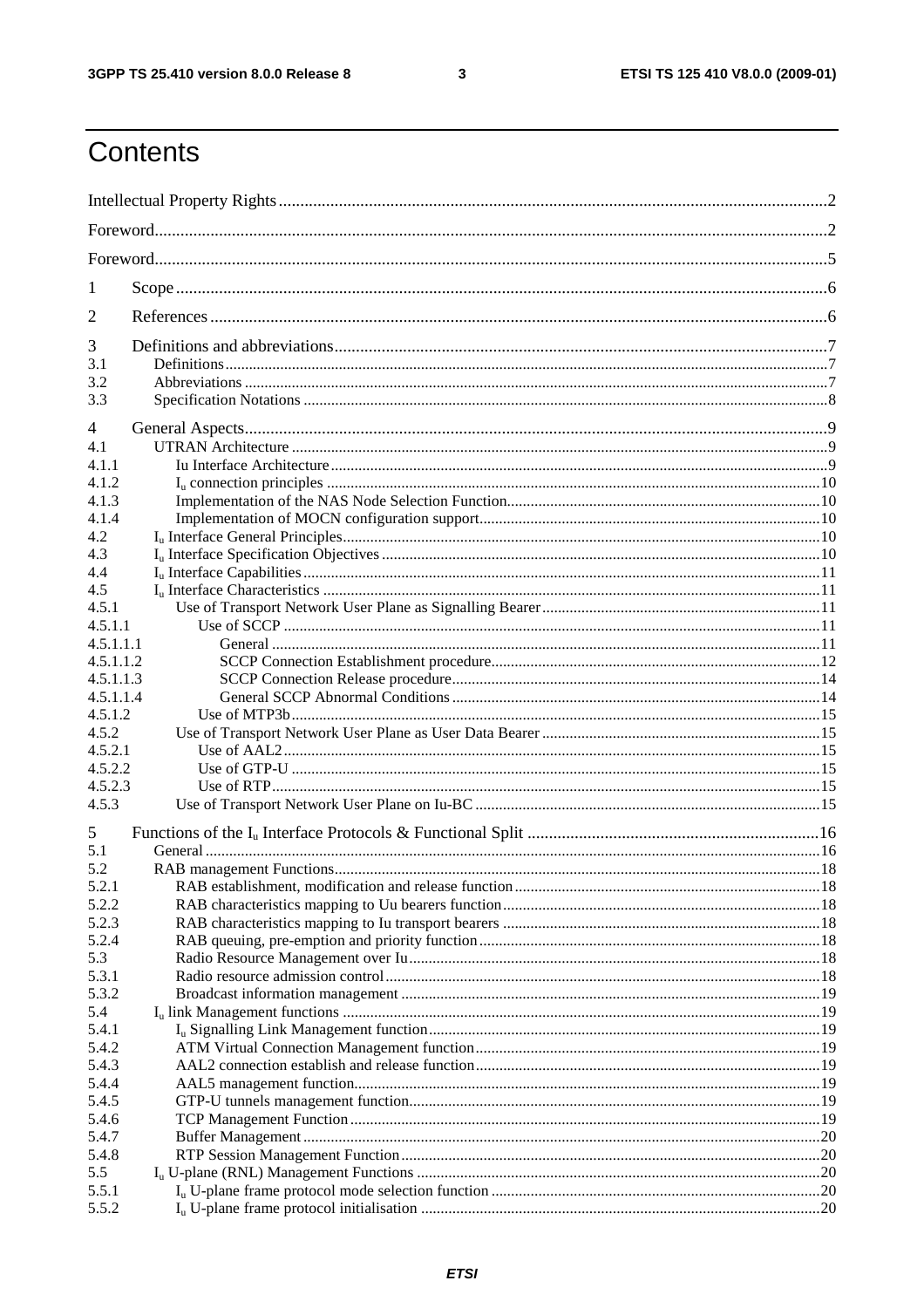| 5.6     |  |
|---------|--|
| 5.6.1   |  |
| 5.6.2   |  |
| 5.6.2.1 |  |
| 5.6.2.2 |  |
| 5.6.2.3 |  |
| 5.6.2A  |  |
| 5.6.3   |  |
| 5.6.4   |  |
| 5.6.5   |  |
| 5.7     |  |
| 5.7.1   |  |
| 5.7.1.1 |  |
| 5.7.1.2 |  |
| 5.7.2   |  |
| 5.7.2.1 |  |
| 5.7.2.2 |  |
| 5.8     |  |
| 5.8.1   |  |
| 5.8.2   |  |
| 5.8.3   |  |
| 5.8.4   |  |
| 5.9     |  |
| 5.9.1   |  |
| 5.9.2   |  |
| 5.9.3   |  |
| 5.9.4   |  |
| 5.10    |  |
| 5.10.1  |  |
| 5.10.2  |  |
| 5.10.3  |  |
| 5.10.4  |  |
| 6       |  |
| 6.1     |  |
| 6.2     |  |
| 6.3     |  |
| 6.4     |  |
|         |  |
| $\tau$  |  |
| 7.1     |  |
| 7.2     |  |
| 7.3     |  |
| 7.4     |  |
| 7.5     |  |
| 7.6     |  |
| 7.7     |  |
|         |  |
|         |  |
|         |  |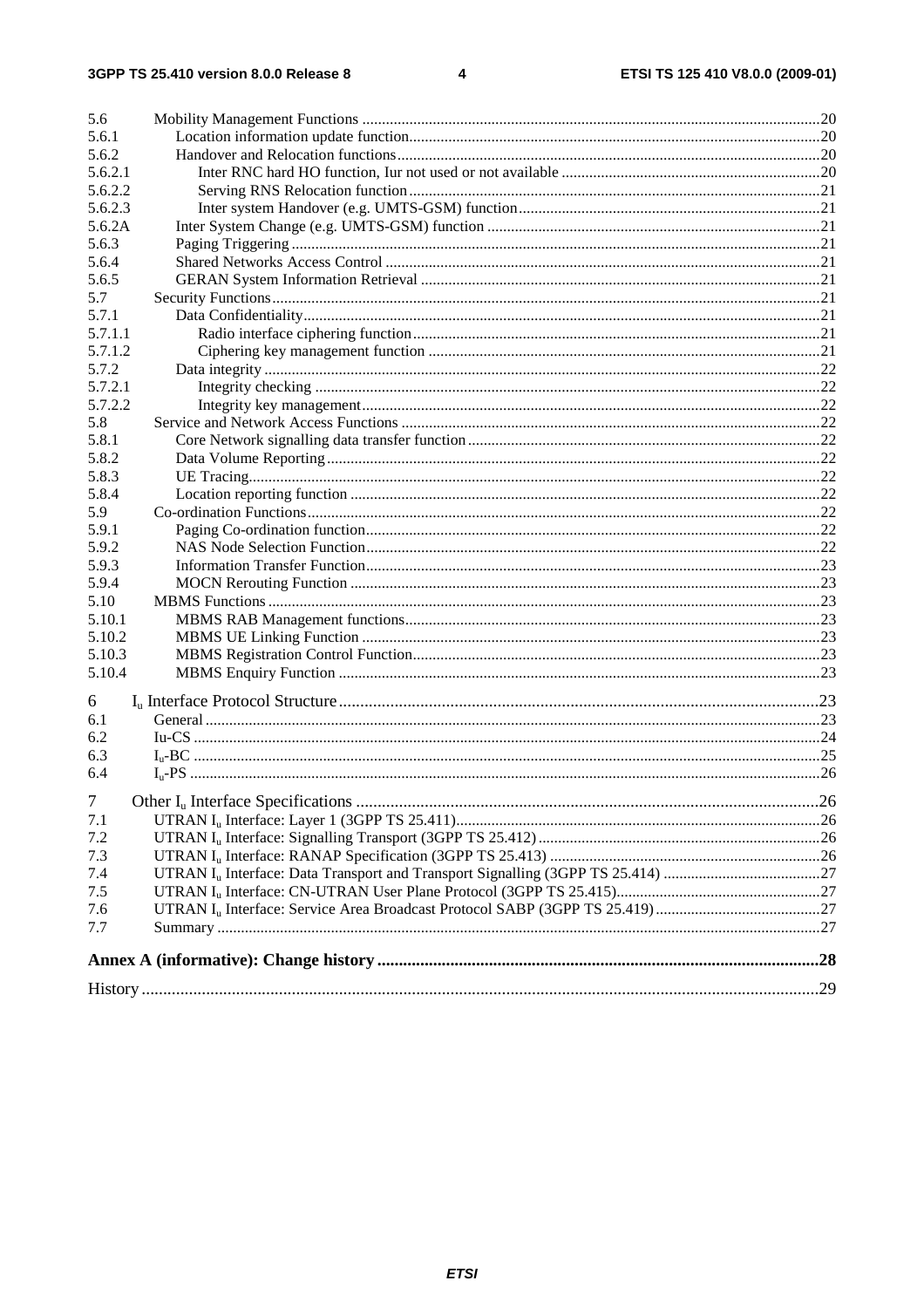# Foreword

This Technical Specification (TS) has been produced by the 3<sup>rd</sup> Generation Partnership Project (3GPP).

The contents of the present document are subject to continuing work within the TSG and may change following formal TSG approval. Should the TSG modify the contents of the present document, it will be re-released by the TSG with an identifying change of release date and an increase in version number as follows:

Version x.y.z

where:

- x the first digit:
	- 1 presented to TSG for information;
	- 2 presented to TSG for approval;
	- 3 or greater indicates TSG approved document under change control.
- y the second digit is incremented for all changes of substance, i.e. technical enhancements, corrections, updates, etc.
- z the third digit is incremented when editorial only changes have been incorporated in the document.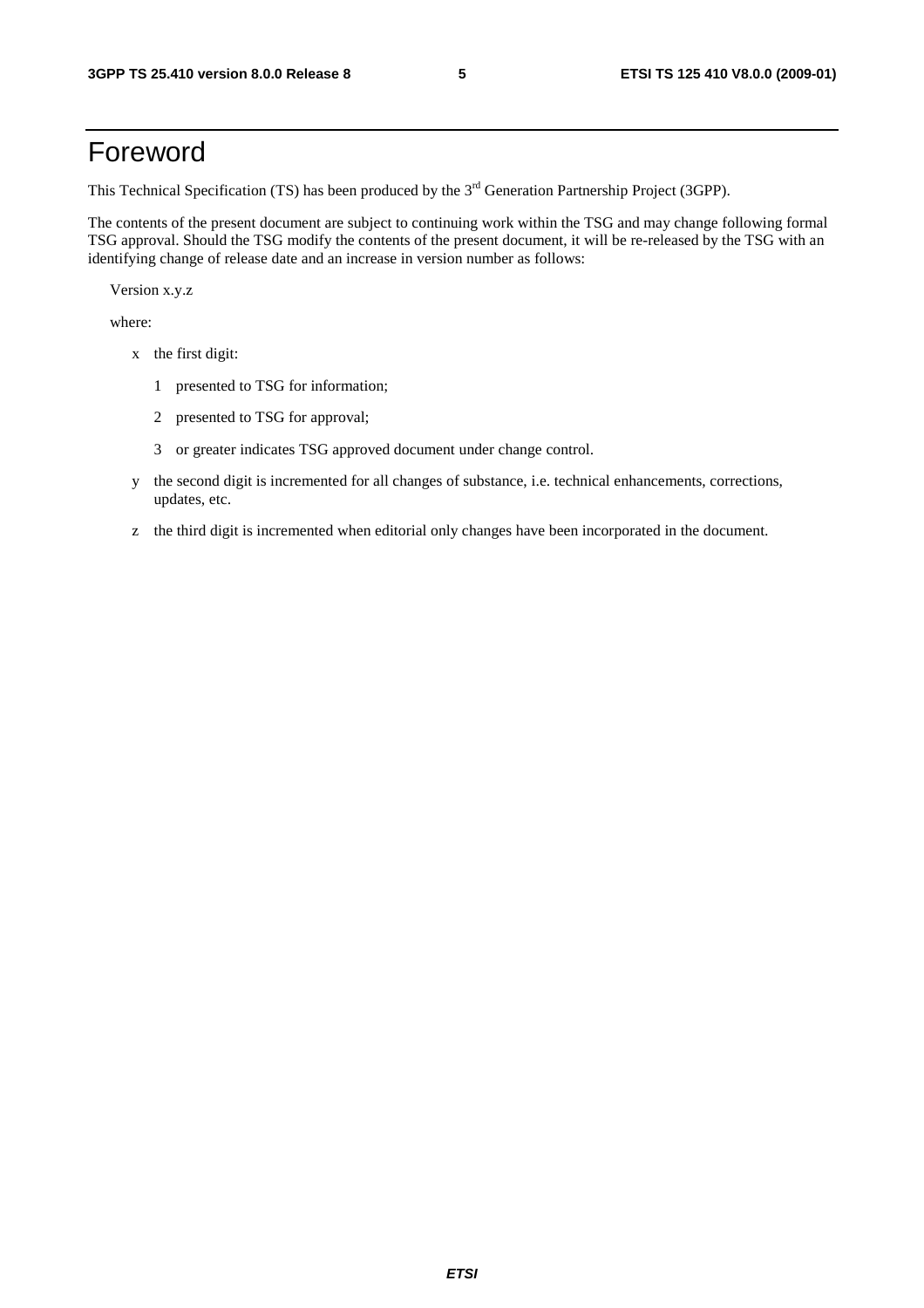### 1 Scope

The present document is an introduction to the 3GPP TS 25.41x series of Technical Specifications that define the Iu interface for the interconnection of Radio Network Controller (RNC) component of the UMTS Terrestrial Radio Access Network (UTRAN) to the Core Network of the UMTS system.

# 2 References

The following documents contain provisions which, through reference in this text, constitute provisions of the present document.

- References are either specific (identified by date of publication, edition number, version number, etc.) or non-specific.
- For a specific reference, subsequent revisions do not apply.
- For a non-specific reference, the latest version applies. In the case of a reference to a 3GPP document (including a GSM document), a non-specific reference implicitly refers to the latest version of that document *in the same Release as the present document*.
- [1] 3GPP TS 25.401: "UTRAN Overall Description".
- [2] 3GPP TR 23.930: "Iu Principles".
- [3] 3GPP TS 23.110: "UMTS Access Stratum Services and Functions".
- [4] 3GPP TS 25.411: "UTRAN Iu Interface Layer 1".
- [5] 3GPP TS 25.412: "UTRAN Iu Interface Signalling Transport".
- [6] 3GPP TS 25.413: "UTRAN Iu Interface RANAP Signalling".
- [7] 3GPP TS 25.414: "UTRAN Iu Interface Data Transport and Transport Signalling"
- [8] 3GPP TS 25.415: "UTRAN Iu Interface User Plane Protocols".
- [9] ITU-T Recommendation Q.711 (07/1996): "Functional description of the signalling connection control part".
- [10] ITU-T Recommendation Q.712 (07/1996): "Definition and function of signalling connection control part messages".
- [11] ITU-T Recommendation Q.713 (07/1996): "Signalling connection control part formats and codes".
- [12] ITU-T Recommendation Q.714 (07/1996): "Signalling connection control part procedures".
- [13] 3GPP TS 23.003: "Numbering, Addressing and Identification".
- [14] 3GPP TS 25.419: "UTRAN Iu Interface: Service Area Broadcast Protocol SABP".
- [15] 3GPP TS 23.153: "Out of Band Transcoder Control; Stage 2".
- [16] ITU-T Recommendation Q.2630.1: "AAL type 2 signalling protocol (Capability Set 1)".
- [17] ITU-T Recommendation Q.2630.2: "AAL type 2 signalling protocol Capability Set 2".
- [18] IETF RFC 3332(09/2002): "Signalling System 7 (SS7) Message Transfer Part 3 (MTP3) User Adaptation Layer (M3UA)"
- [19] IETF RFC 1889(01/1996): "RTP: A Transport Protocol for Real Time Applications".
- [20] IETF RFC 768 (08/1980): "User Datagram Protocol".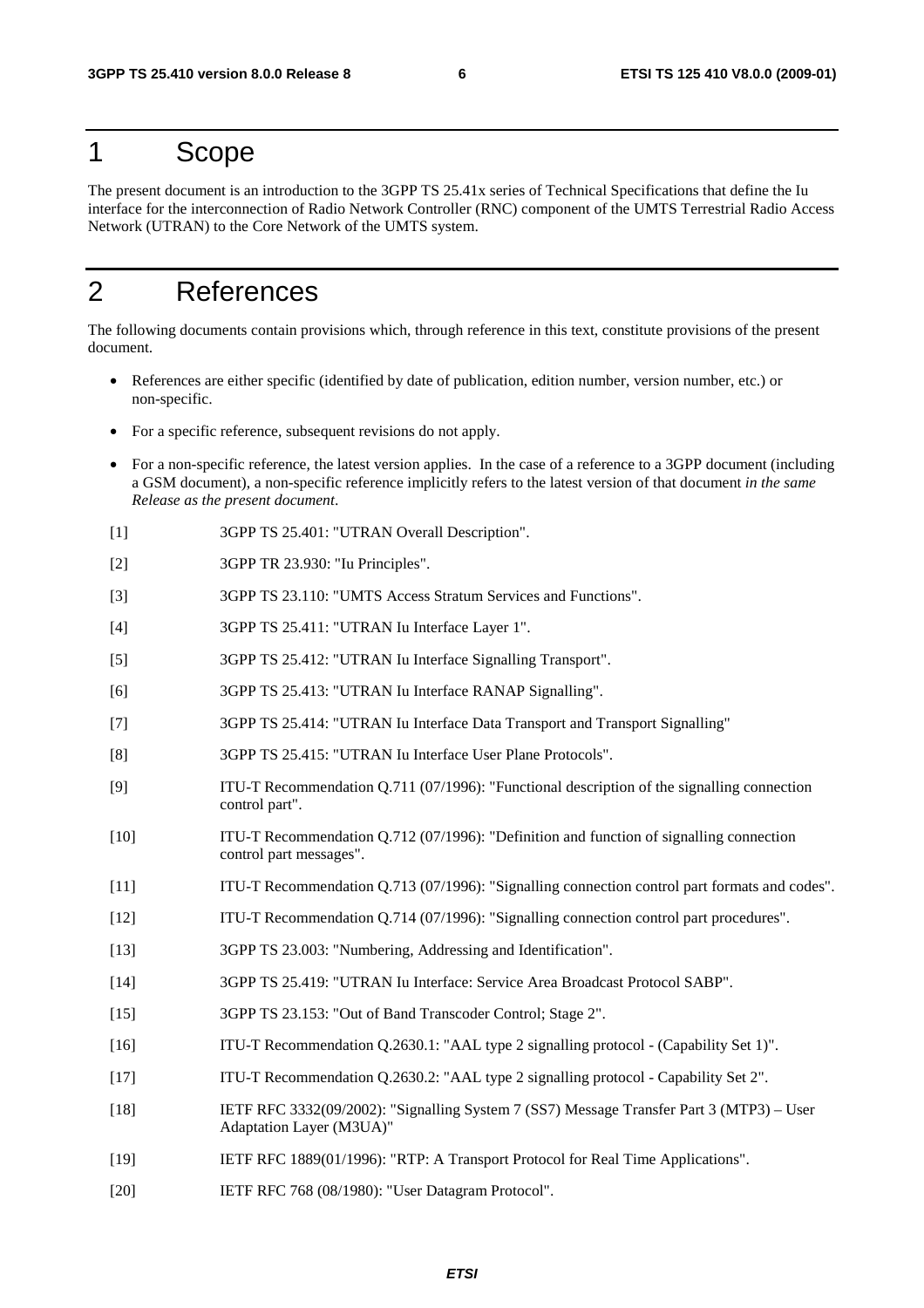- [21] IETF RFC 793 (09/1981): "TCP, Transmission Control Protocol".
- [22] **IETF RFC 791 (09/1981): "Internet Protocol".**
- [23] IETF RFC 2460 (12/1998): "Internet Protocol, Version 6 (IPv6) Specification".
- [24] IETF RFC 2960 (10/2000): "Stream Control Transmission Protocol".
- [25] 3GPP TS 23.236: "Intra-domain connection of Radio Access Network (RAN) nodes to multiple Core Network (CN) nodes".
- [26] 3GPP TS 23.251: "Network sharing Architecture and functional description".
- [27] 3GPP TS23.246: Multimedia Broadcast/Multicast Service (MBMS) Architecture and functional description
- [28] 3GPP TS 25.346: "Introduction of the Multimedia Broadcast Multicast Service (MBMS) in the Radio Access Network (RAN); Stage 2".
- 3 Definitions and abbreviations

# 3.1 Definitions

For the purposes of the present document, the terms and definitions given in [1] apply.

**MBMS related terms and definitions:** 

**MBMS bearer service**: as defined in [27].

**MBMS RAB**: as defined in [28].

**MBMS Iu signalling connection**: as defined in [28].

**MBMS session start**: as defined in [28].

### 3.2 Abbreviations

For the purposes of the present document, the following abbreviations apply:

| 3G-MSC          | 3 <sup>rd</sup> Generation Mobile Switching Centre   |
|-----------------|------------------------------------------------------|
| 3G-SGSN         | 3 <sup>rd</sup> Generation Serving GPRS Support Node |
| AAL             | <b>ATM Adaptation Layer</b>                          |
| <b>ATM</b>      | <b>Asynchronous Transfer Mode</b>                    |
| BC              | <b>Broadcast</b>                                     |
| <b>BSSMAP</b>   | Base Station Subsystem Management Application Part   |
| <b>CBS</b>      | Cell Broadcast Service                               |
| <sub>CC</sub>   | <b>Connection Confirm</b>                            |
| CN              | Core Network                                         |
| <b>CR</b>       | <b>Connection Release</b>                            |
| <b>CREF</b>     | <b>Connection Refusal</b>                            |
| CS <sup>-</sup> | Circuit Switched                                     |
| <b>GT</b>       | Global Title                                         |
| GTP-U           | <b>GPRS</b> Tunnelling Protocol                      |
| <b>GWCN</b>     | Gateway Core Network                                 |
| <b>IMSI</b>     | <b>International Mobile Subscriber Identity</b>      |
| IP              | Internet Protocol                                    |
| <b>ISDN</b>     | <b>Integrated Services Digital Network</b>           |
| LA              | <b>Location</b> Area                                 |
| M3UA            | MTP3 User Adaptation Layer                           |
| <b>MBMS</b>     | Multimedia Broadcast Multicast Service               |
| <b>MOCN</b>     | Multi Operator Core Network                          |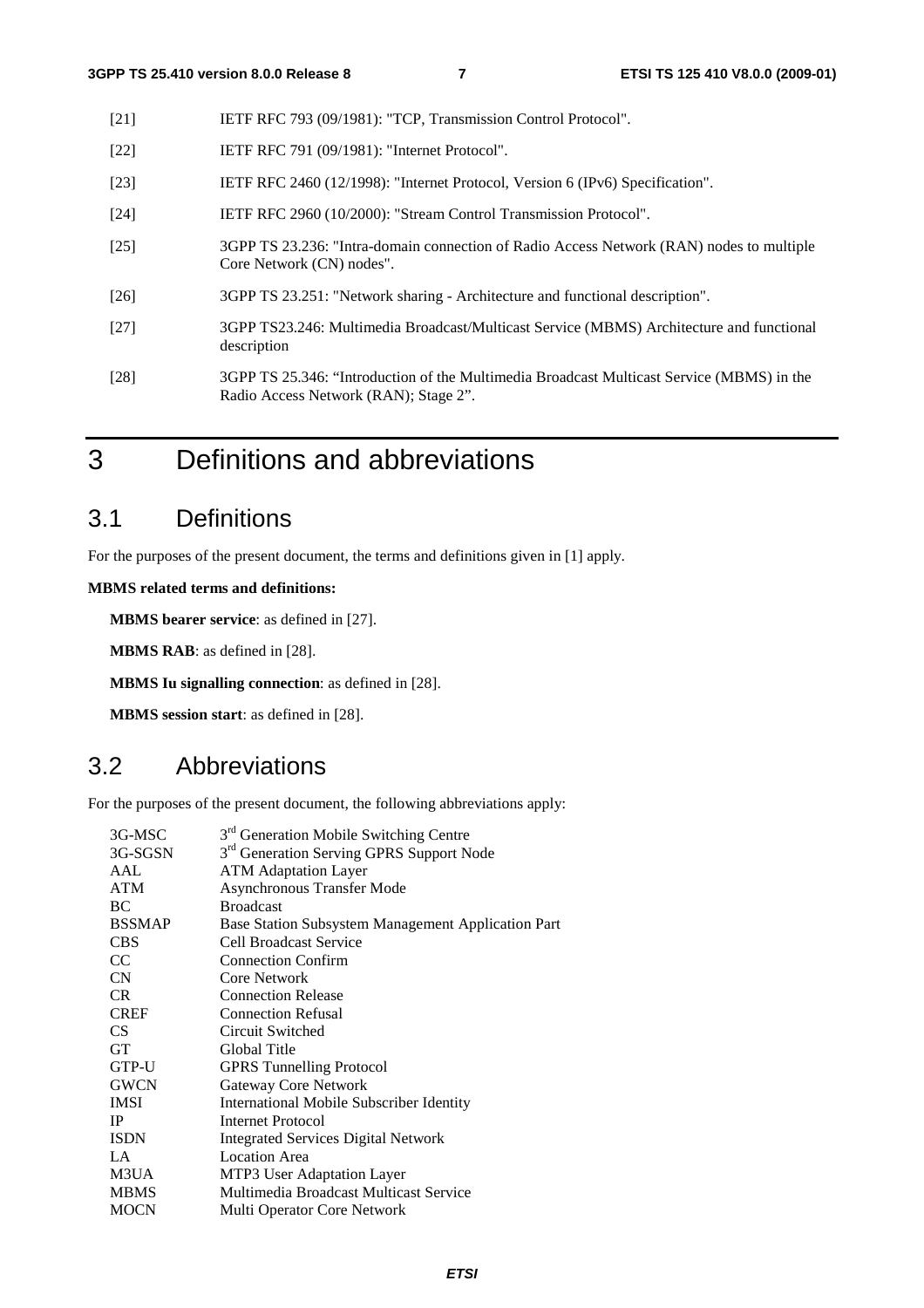| <b>NAS</b>   | <b>Non Access Stratum</b>                    |
|--------------|----------------------------------------------|
| NACC         | <b>Network Assisted Cell Change</b>          |
| NNSF         | NAS Node Selection Function                  |
| O&M          | <b>Operation and Maintenance</b>             |
| <b>PLMN</b>  | <b>Public Land Mobile Network</b>            |
| <b>PS</b>    | Packet Switched                              |
| <b>PSTN</b>  | Public Switched Telephone Network            |
| <b>PVC</b>   | <b>Permanent Virtual Circuit</b>             |
| QoS          | Quality of Service                           |
| RA           | Routing Area                                 |
| <b>RAB</b>   | Radio Access Bearer                          |
| <b>RANAP</b> | Radio Access Network Application Part        |
| <b>RIM</b>   | <b>RAN</b> Information Management            |
| <b>RLP</b>   | Radio Link Protocol                          |
| <b>RNC</b>   | Radio Network Controller                     |
| <b>RNL</b>   | Radio Network Layer                          |
| <b>RRC</b>   | Radio Resource Control                       |
| <b>RTCP</b>  | <b>Real Time Control Protocol</b>            |
| <b>RTP</b>   | Real Time Protocol                           |
| <b>SA</b>    | Service Area                                 |
| SABP         | Service Area Broadcast Protocol              |
| SAP          | <b>Service Access Point</b>                  |
| SCCP         | <b>Signalling Connection Control Part</b>    |
| SCTP         | <b>Stream Control Transmission Protocol</b>  |
| <b>SNA</b>   | <b>Shared Network Area</b>                   |
| <b>SPC</b>   | <b>Signalling Point Code</b>                 |
| <b>SRNS</b>  | Serving Radio Network Subsystem              |
| <b>SSN</b>   | Sub-System Number                            |
| <b>SVC</b>   | <b>Switched Virtual Circuit</b>              |
| <b>TCP</b>   | <b>Transmission Control Protocol</b>         |
| UE           | User Equipment                               |
| <b>UDP</b>   | <b>User Datagram Protocol</b>                |
| UP           | <b>User Plane</b>                            |
| <b>URA</b>   | <b>UTRAN Registration Area</b>               |
| <b>UTRAN</b> | <b>UMTS Terrestrial Radio Access Network</b> |
| VC           | Virtual Circuit                              |

# 3.3 Specification Notations

For the purposes of the present document, the following notations apply:

| Procedure | When referring to a procedure in the specification the Procedure Name is written with the first<br>letters in each word in upper case characters followed by the word "procedure", e.g. Radio<br>Network Layer procedures.   |
|-----------|------------------------------------------------------------------------------------------------------------------------------------------------------------------------------------------------------------------------------|
| Message   | When referring to a message in the specification the MESSAGE NAME is written with all letters<br>in upper case characters followed by the word "message", e.g. RADIO LINK SETUP REQUEST<br>message.                          |
| Frame     | When referring to a control or data frame in the specification the CONTROL/DATA FRAME<br>NAME is written with all letters in upper case characters followed by the words "control/data"<br>frame", e.g. DCH transport frame. |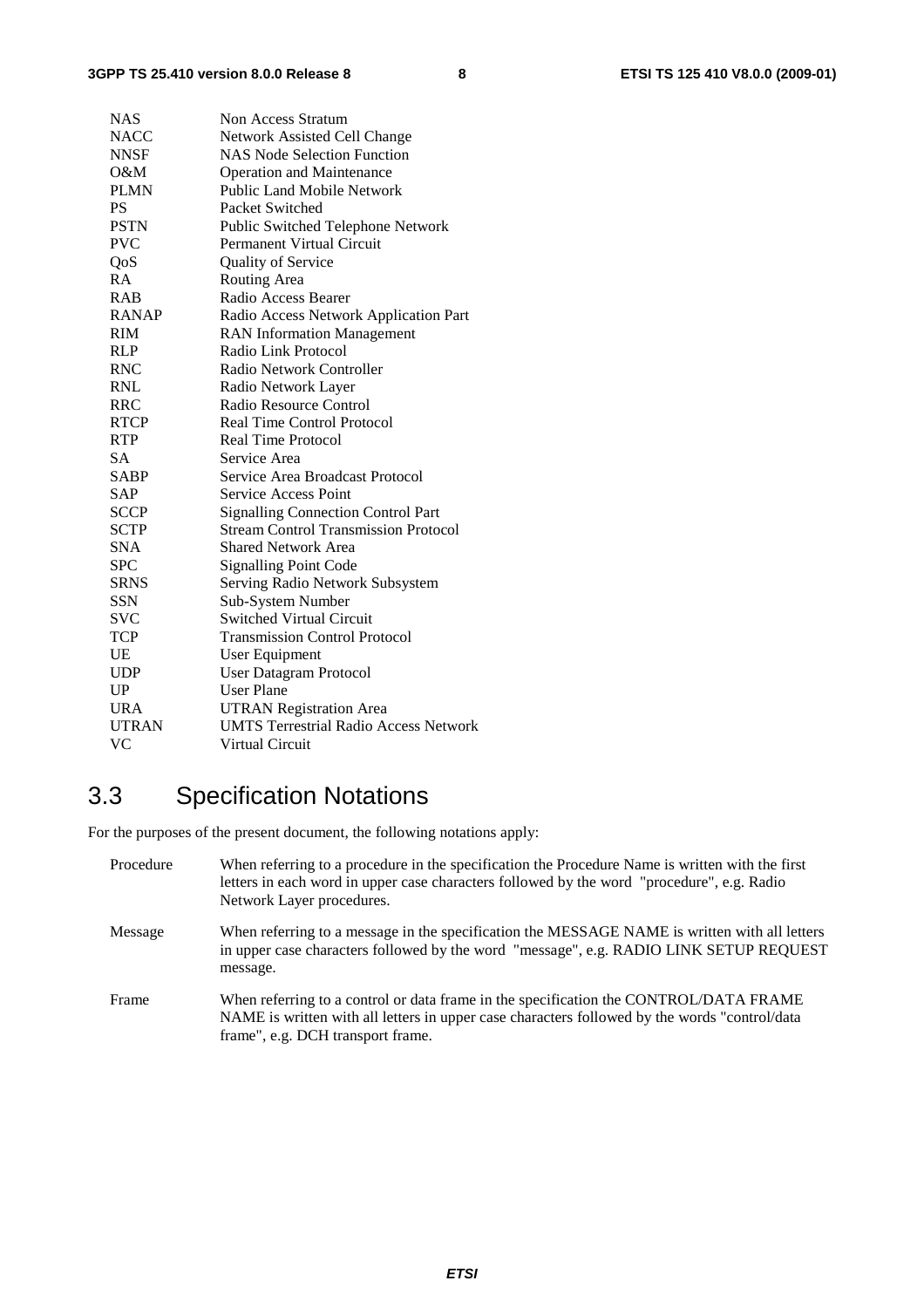# 4 General Aspects

### 4.1 UTRAN Architecture

#### 4.1.1 Iu Interface Architecture

The overall UMTS architecture and UTRAN architectures are described in [1]. This subclause specifies only the architecture of the Iu interface, and shall not constrain the network architecture of either Core or Radio Access Networks.

The  $I_{\text{u}}$  interface is specified at the boundary between the Core Network and UTRAN. Figure 4.1 depicts the logical division of the  $I_u$  interface. From the Iu perspective, the UTRAN access point is an RNC.



**Iu Interface**



The Iu interface towards the PS-domain of the core network is called Iu-PS, and the Iu interface towards the CS-domain is called Iu-CS. The differences between Iu-CS and Iu-PS are treated elsewhere in the present document. The Iu interface to the Broadcast domain is called Iu-BC.

There shall not be more than one Iu interface (Iu-PS) towards the PS-domain from any one RNC– except where the NNSF is used, see subclause 4.1.3, or in MOCN configuration – see [26]. Each RNC shall not have more than one Iu interface (Iu-CS) towards its default CN node within the CS domain, but may also have further Iu interfaces (Iu-CS) towards other CN nodes within the CS domain. (See [6] for definition of Default CN node.) These further Iu interfaces (Iu-CS) shall only be used as a result of intra-MSC inter-system handover or SRNS relocation, in the case the anchor CN node directly connects to the target RNC. There may also be more than one Iu interface towards the CS-Domain if the NNSF is used – see subclause 4.1.3, or in MOCN configuration – see [26]. There shall not be more than one Iu interface (Iu-BC) from an RNC towards the Broadcast domain.

In the separated core network architecture, this means that there shall be separate signalling and user data connections towards the PS and CS domains – this applies in both transport and radio network layers.

In the combined architecture, there shall be separate connections in the user plane towards the PS and CS domains (in both transport and radio network layers). In the control plane, there shall be separate SCCP connections to the two logical domains.

In either architecture, there can be several RNCs within UTRAN and so UTRAN may have several  $I<sub>u</sub>$  access points towards the Core Network. As a minimum, each Iu access point (in UTRAN or CN) shall independently fulfil the requirements of the relevant Iu specifications (25.41x series – see clause 7).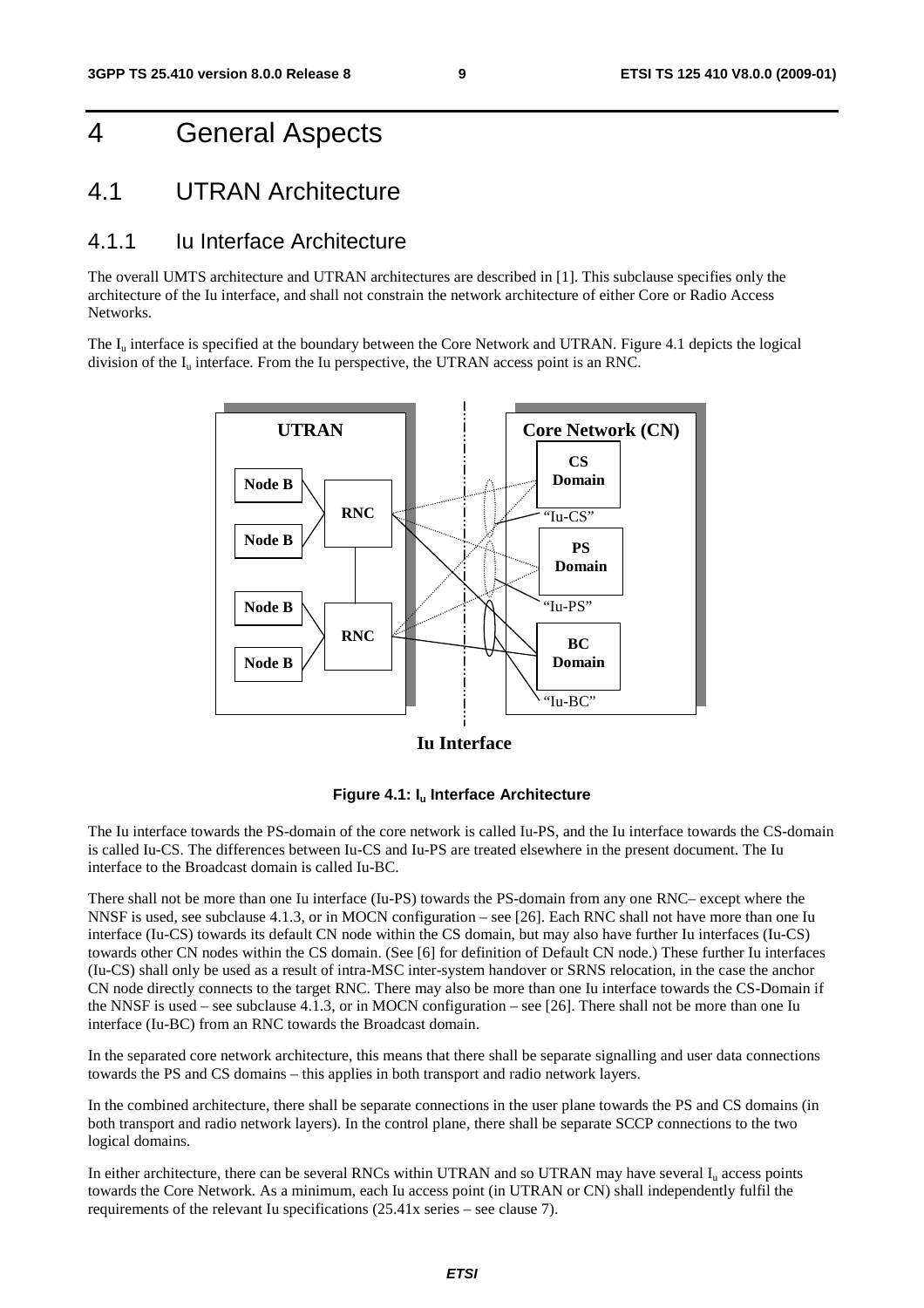### 4.1.2 Iu connection principles

The Iu interface has a hierarchical architecture where one higher layer entity controls several lower layer entities. The hierarchy for the CN - UTRAN signalling connection end points is described below:

- Each CN Access Point may be connected to one or more UTRAN Access Points.
- For the PS domain, each UTRAN Access Point shall not be connected to more than one CN Access Point except where the NNSF is used, see subclause 4.1.3, or when RNC is shared in MOCN configuration..
- For the CS domain, each UTRAN Access Point may be connected to one or more CN Access Points.
- For the BC domain, each UTRAN Access Point may be connected to one CN Access Point only.

### 4.1.3 Implementation of the NAS Node Selection Function

The optional NAS Node Selection Function (NNSF) is described in [25].

If the NAS Node Selection Function is used by an RNC:

There may be more than one Iu interface (Iu-CS) towards the CS domain and/or more than one Iu interface (Iu-PS) towards the PS-domain from this RNC.

### 4.1.4 Implementation of MOCN configuration support

The MOCN configuration is described in [26]. When the RNC is shared in MOCN configuration:

- There may be more than one Iu interface (Iu-CS) towards the CS domain of different CN operators and/or more than one Iu interface (Iu-PS) towards the PS-domain of different CN operators from this RNC.
- The MOCN Rerouting Function shall be supported.

# 4.2 I<sub>u</sub> Interface General Principles

From a UTRAN perspective, maximising the commonality of the various protocols that flow on the Iu interface is desirable. This means at the minimum that:

- A common set of radio access bearer services will be offered by UTRAN to the Core Network nodes, regardless of their type (e.g. 3G-MSC or 3G-SGSN).

There will be a common functional split between UTRAN and the Core Network nodes, regardless of their type (e.g. 3G-MSC or 3G-SGSN).

Signalling in the radio network control plane shall not depend on the specific choice of transport layers.

# 4.3 I<sub>u</sub> Interface Specification Objectives

The following objectives are partly derived from [2].

The  $I_{\nu}$  interface shall be specified such that it can support:

- the interconnection of RNCs with Core Network Access Points within a single PLMN, and within several PLMNs in case of network sharing, as described in [26].
- the interconnection of RNCs with Core Network Access Points irrespective of the manufacturer of any of the elements.
- all UMTS services.

The  $I<sub>u</sub>$  interface shall facilitate the use of the same RNC, MSC or SGSN in all PLMNs.

The I<sub>u</sub> interface shall facilitate the sharing of transport technology between Iu-PS and Iu-BC.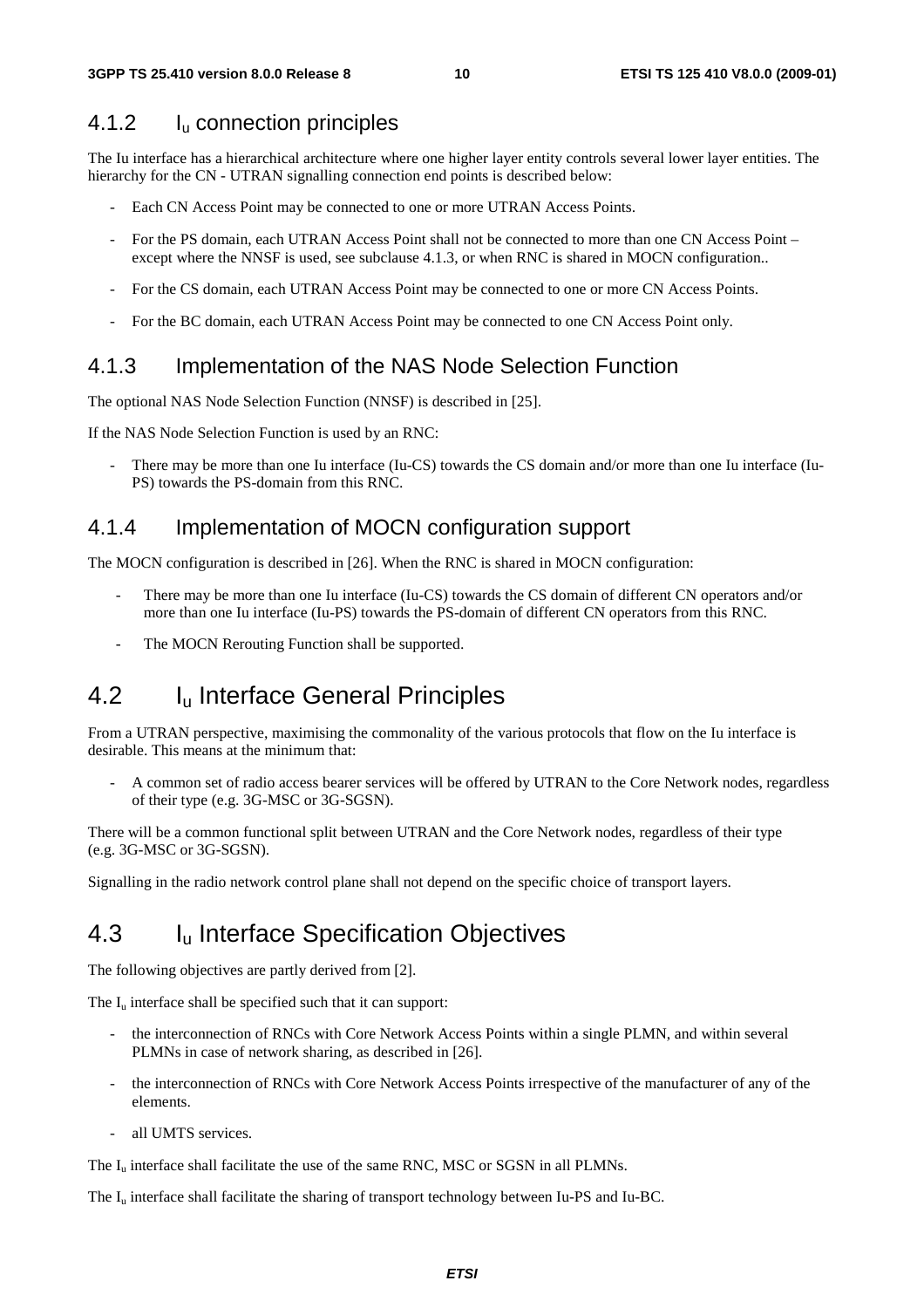The  $I_{\text{u}}$  interface shall allow interworking to the GSM Core Network.

Independence between the protocol layers and between control and user planes shall be maintained on the Iu interface.

The I<sub>u</sub> interface shall allow independent evolution of technologies within the Core, Radio Access and Transport Networks.

The  $I_u$  interface shall allow separate evolution of O&M facilities.

The  $I_{\text{u}}$  interface shall be standardised as an open and multi-vendor interface.

The Iu interface specifications shall facilitate the migration of some services from the CS-domain to the PS-domain. In particular, the RANAP protocol shall be common to both PS and CS domains, and the  $I<sub>u</sub>$  user plane protocol(s) shall be independent of the core network domain (PS or CS), except where a specific feature is only required for one domain.

# 4.4 Iu Interface Capabilities

The following capabilities are derived from the requirements described in [2].

The  $I_{\text{u}}$  interface supports:

- procedures to establish, maintain and release Radio Access Bearers;
- procedures to perform SRNS relocation, intra-system handover, inter-system handover and inter-system change;
- procedures to support the Cell Broadcast service;
- a set of general procedures, not related to a specific UE;
- the separation of each UE on the protocol level for user specific signalling management;
- the transfer of NAS signalling messages between UE and CN;
- location services by transferring requests from the CN to UTRAN, and location information from UTRAN to CN. The location information may comprise a geographical area identifier or global co-ordinates with uncertainty parameters;
- simultaneous access to multiple CN domains for a single UE;
- mechanisms for resource reservation for packet data streams;
- procedures to support MBMS bearer services.

#### 4.5 Iu Interface Characteristics

#### 4.5.1 Use of Transport Network User Plane as Signalling Bearer

4.5.1.1 Use of SCCP

#### 4.5.1.1.1 General

The SCCP is used to support signalling messages between the CNs and the RNC. One user function of the SCCP, called Radio Access Network Application Part (RANAP), is defined. The RANAP uses one SCCP signalling connection per active UE and CN for the transfer of layer 3 messages. RANAP also uses one SCCP signalling connection per MBMS bearer service.

Both connectionless and connection-oriented procedures are used to support the RANAP. TS 25.413 explains whether connection oriented or connectionless services should be used for each layer 3 procedure.

RANAP may use SSN, SPC and/or GT and any combination of them as addressing schemes for the SCCP. Which of the available addressing scheme to use for the SCCP is an operator matter.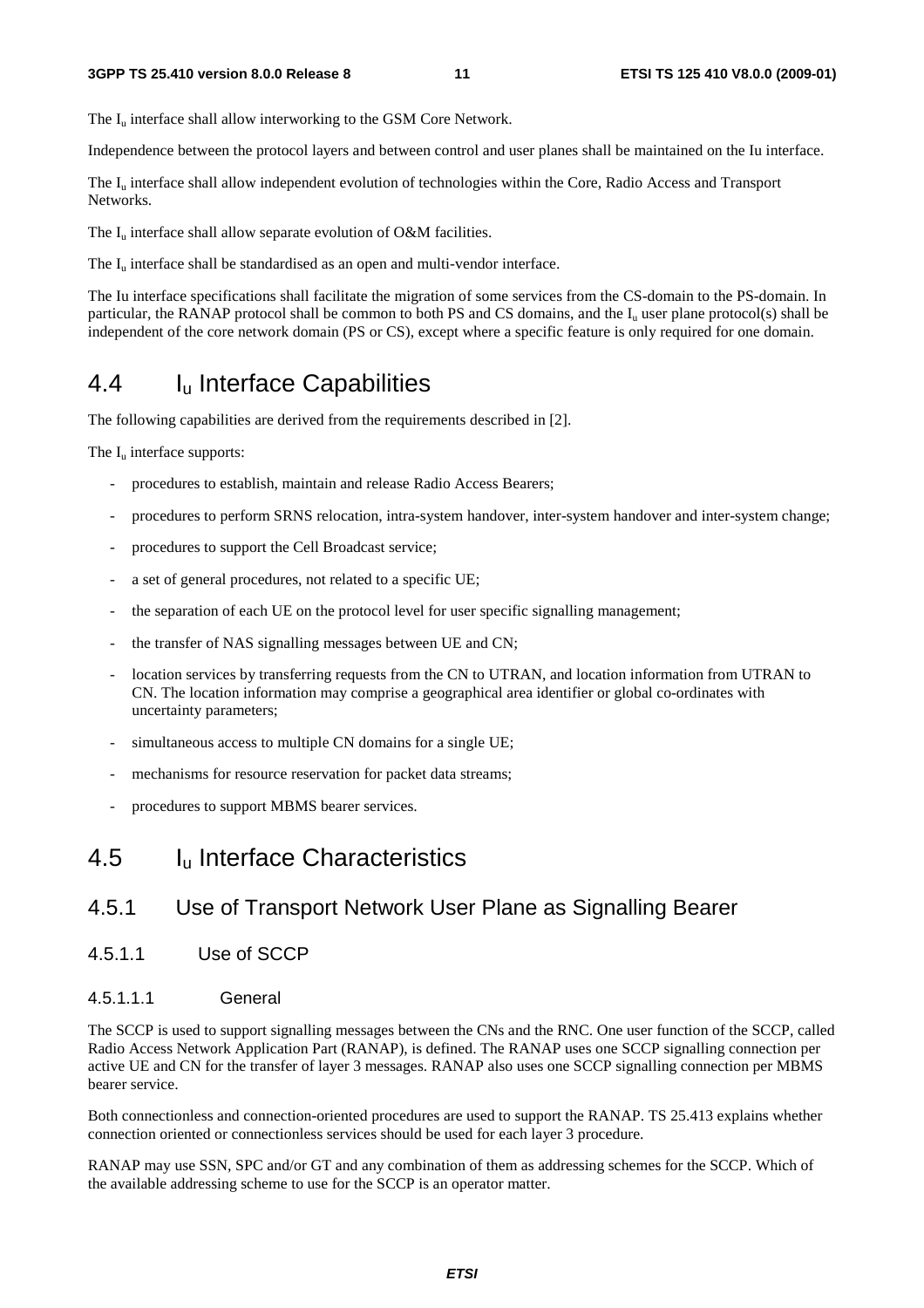When GT addressing is utilised, the following settings shall be used:

- SSN Indicator  $= 1$  (RANAP SSN as defined in [13] shall always be included).
- Global Title Indicator = 0100 (GT includes translation type, numbering plan, encoding scheme and nature of address indicator).
- Translation Type =  $0000 0000$  (not used).
- Numbering Plan =  $0001$  (E.163/4).
- Nature of Address Indicator = 000 0100 (International Significant Number).
- Encoding Scheme  $= 0001$  or 0010 (BCD, odd or even).
- Routing indicator = 0 or 1 (route on GT or PC/SSN).

When used, the GT shall be the E.164 address of the relevant node.

The following subclauses describe the use of SCCP connections for RANAP transactions. Subclause 4.5.1.2 describes the connection establishment procedures. Subclause 4.5.1.3 describes the connection release procedures. Subclause 4.5.1.4 describes abnormal conditions.

#### 4.5.1.1.2 SCCP Connection Establishment procedure

A new SCCP connection is established when information related to the communication between a UE and the network has to be exchanged between RNC and CN, and no SCCP connection exists between the CN and the RNC involved, for the concerned UE. A new SCCP connection is also established for MBMS service purpose between the RNC and CN.

Various SCCP connection establishment cases have to be distinguished:

- i) RNC Initiated SCCP Signalling Connection for a UE;
- ii) CN Initiated SCCP Signalling Connection for a UE;
- iii) CN Initiated SCCP Signalling Connection for an MBMS Service.

The above cases are the only cases currently identified for SCCP connection establishment. Others may emerge in the future.

#### 4.5.1.1.2.1 Establishment procedure in case i

The SCCP signalling connection establishment is initiated, by the RNC, at the reception of the first layer 3 non access stratum message from the UE.

#### **Initiation**

The RNC sends SCCP CONNECTION REQUEST message to the Core Network. A RANAP message shall be included in the user data field of the SCCP CONNECTION REQUEST message when the RANAP message size is less than or equal to the maximum size of the user data field in the SCCP CONNECTION REQUEST message. When the RANAP message is longer than the maximum size, the user data field shall not be included in the SCCP CONNECTION REQUEST message.

If the Core Network receives an SCCP CONNECTION REQUEST message for a UE for which an SCCP connection already exists, or if the Core Network receives an SCCP CONNECTION REQUEST message that does not include a user data field, and later finds out that the SCCP CONNECTION REQUEST message was for a UE for which an SCCP connection already exists, the Core Network shall ensure that the new SCCP connection and the already existing SCCP connection are for the same UE, e.g. by security functions, and if so, release the already existing SCCP connection via the normal Iu Release procedure and all UTRAN resources allocated to it.

#### **Termination**

- **successful outcome** 
	- The SCCP CONNECTION CONFIRM message, which may optionally contain a connection oriented RANAP message in the user data field, is returned to the RNC.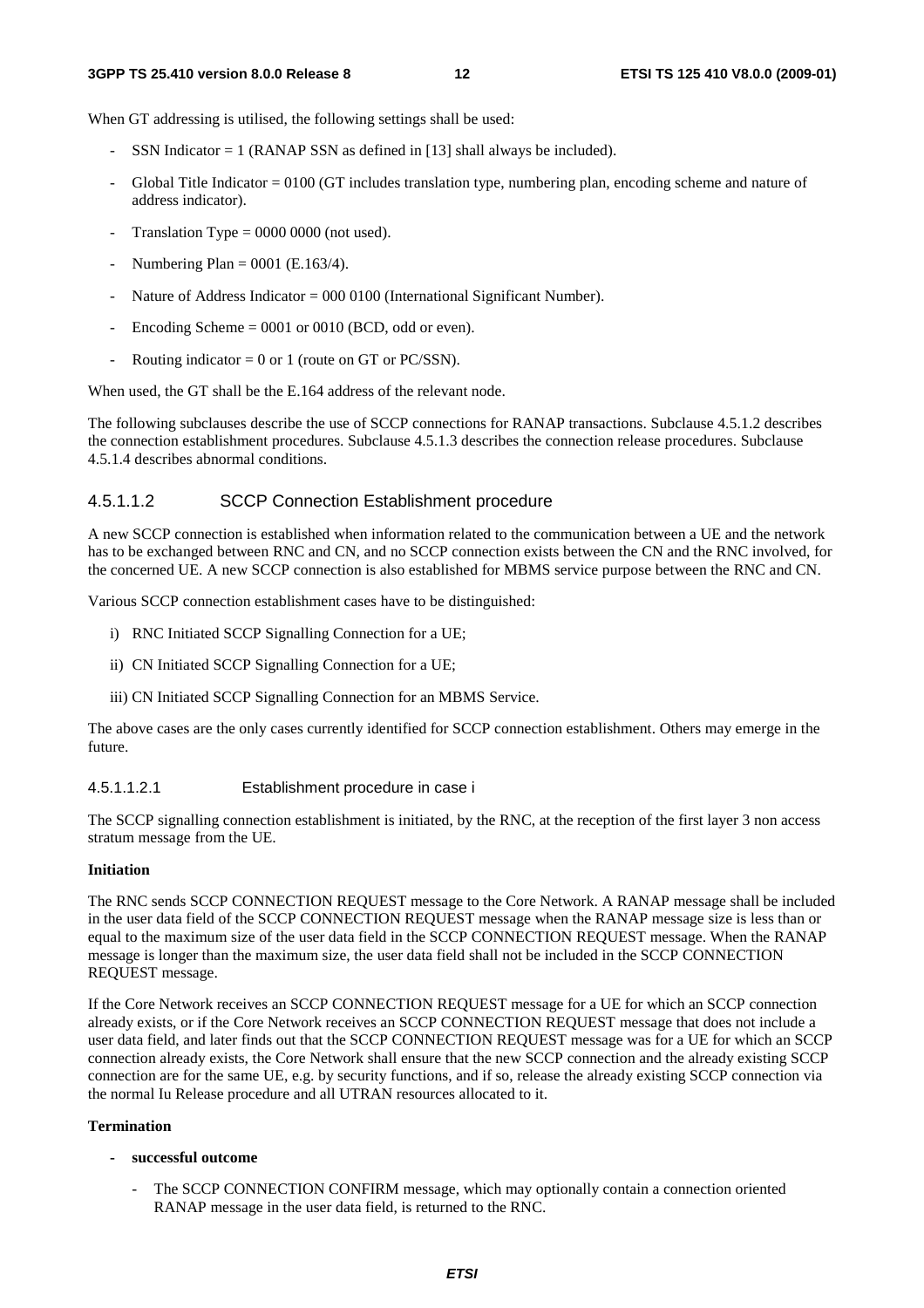#### **- unsuccessful outcome**

If the SCCP signalling connection establishment fails, an SCCP CONNECTION REFUSAL message will be sent back to the RNC. This message may contain a RANAP message in the user data field.

For more information on how the RANAP procedure Initial UE Message is handled, please see the elementary procedure Initial UE Message in TS 25.413 [6].

```
RNC CN
CR {SSN=RANAP, a1=x, RANAP message or no user data}CC {a1=y,a2=x, RANAP message or no user data} 
                  <------------------------------------------ 
                        or 
     CREF{a2=x, RANAP message or no user data} 
    <------------------------------------------ 
           a1 = source local reference, 
         a2 = destination local reference, 
     x = SCCP connection reference at the RNC, 
     y = SCCP connection reference at the CN.
```


#### 4.5.1.1.2.2 Establishment procedure in case ii

The SCCP signalling connection establishment is initiated, by the Core Network, in connection with performing a Relocation.

#### **Initiation**

The Core Network initiates the connection establishment by sending an SCCP CONNECTION REQUEST message to the RNC. Optionally, a RANAP message may be included in the user data field of the SCCP CONNECTION REQUEST message.

#### **Termination**

- **successful outcome** 
	- The SCCP CONNECTION CONFIRM message, which may optionally contain a connection oriented RANAP message in the user data field, is returned to the Core Network.

#### **- unsuccessful outcome**

- If the SCCP signalling connection establishment fails, an SCCP CONNECTION REFUSAL message will be sent back to the Core Network. This message may contain a RANAP message in the user data field.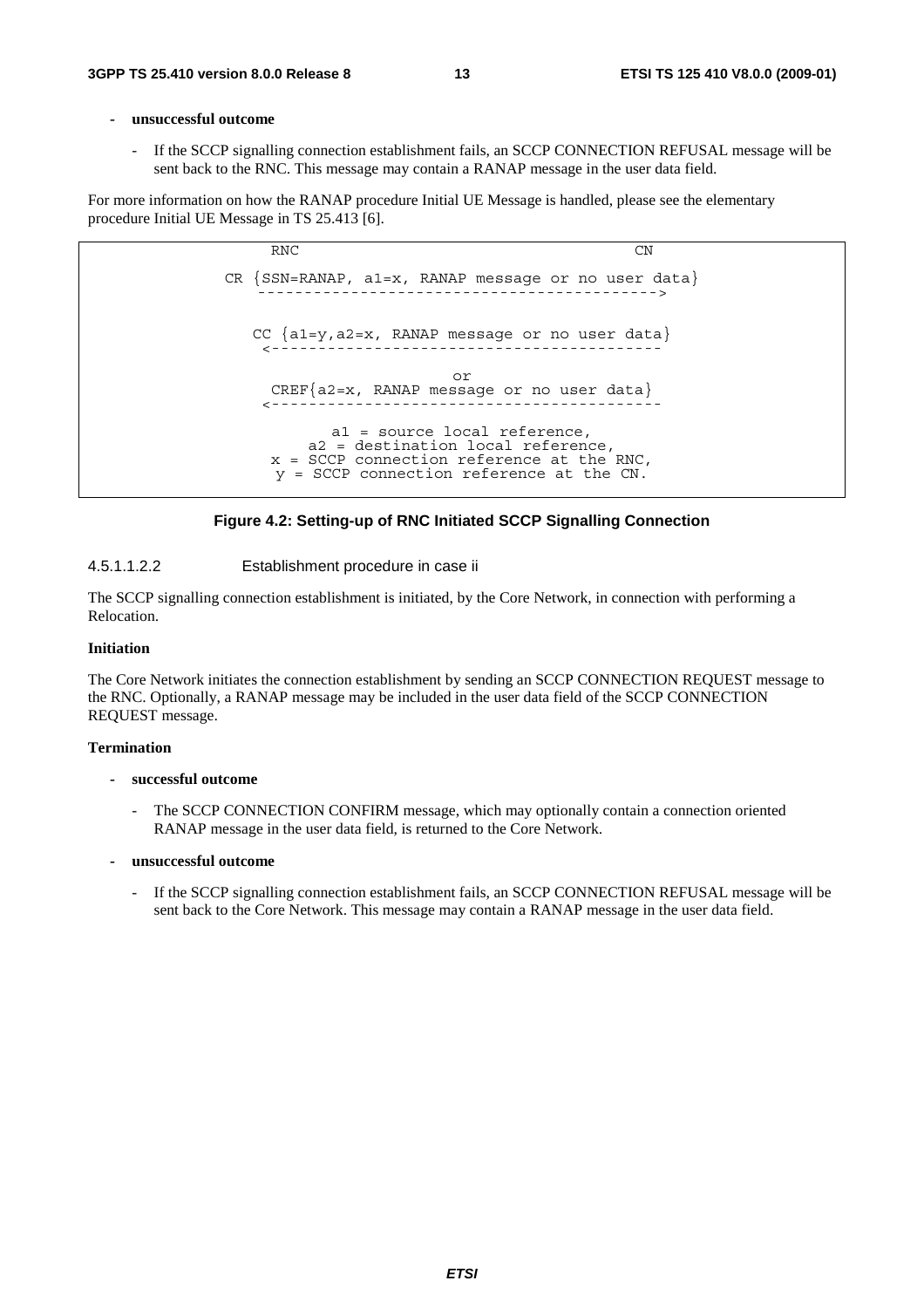```
RNC CN
CR \n{SSN=RANAP, al=y, RANAP message or no user data}CC {a1=x, a2=y, RANAP message or no user data} 
                         ------------------------------------------> 
                         or 
    CREF{a2=y, RANAP message or no user data} 
                        ------------------------------------------> 
           a1 = source local reference, 
        a2 = destination local reference, 
    x = SCCP connection reference at the RNC, 
     y = SCCP connection reference at the CN.
```
#### **Figure 4.3: Setting-up of CN Initiated SCCP Signalling Connection**

#### 4.5.1.1.2.3 Establishment procedure in case iii

The SCCP signalling connection establishment is initiated, by the Core Network, to establish a new SCCP connection between the RNC and the CN for an MBMS service at the start of an MBMS session and when no SCCP connection already exists between the CN and the RNC involved, for the concerned MBMS service.

#### **Initiation**

The Core Network initiates the connection establishment by sending an SCCP CONNECTION REQUEST message to the RNC. Optionally, a RANAP message may be included in the user data field of the SCCP CONNECTION REQUEST message.

#### **Termination**

#### **- successful outcome**

- The SCCP CONNECTION CONFIRM message, which may optionally contain a connection oriented RANAP message in the user data field, is returned to the Core Network.
- **unsuccessful outcome** 
	- If the SCCP signalling connection establishment fails, an SCCP CONNECTION REFUSAL message will be sent back to the Core Network. This message may contain a RANAP message in the user data field.

#### 4.5.1.1.3 SCCP Connection Release procedure

This procedure is always initiated at the Core Network side in normal release case.

An SCCP connection is released when the CN realises that a given signalling connection is no longer required.

The CN sends a SCCP RELEASED message.

The procedure may be initiated at the Core Network side and the RNC side in any abnormal release case.

#### 4.5.1.1.4 General SCCP Abnormal Conditions

If a user-out-of-service information or signalling-point-inaccessible information is received by the RANAP, no new attempt to establish SCCP connections towards the affected point code will be started until the corresponding user-inservice information or signalling-point-accessible information is received.

When a user-out-of-service information or signalling-point-inaccessible is received by the RNC, an optional timer may be started. When the timer expires, all the SCCP connections towards the affected point code will be released. When the user-in-service or signalling-point-accessible is received, the timer is stopped.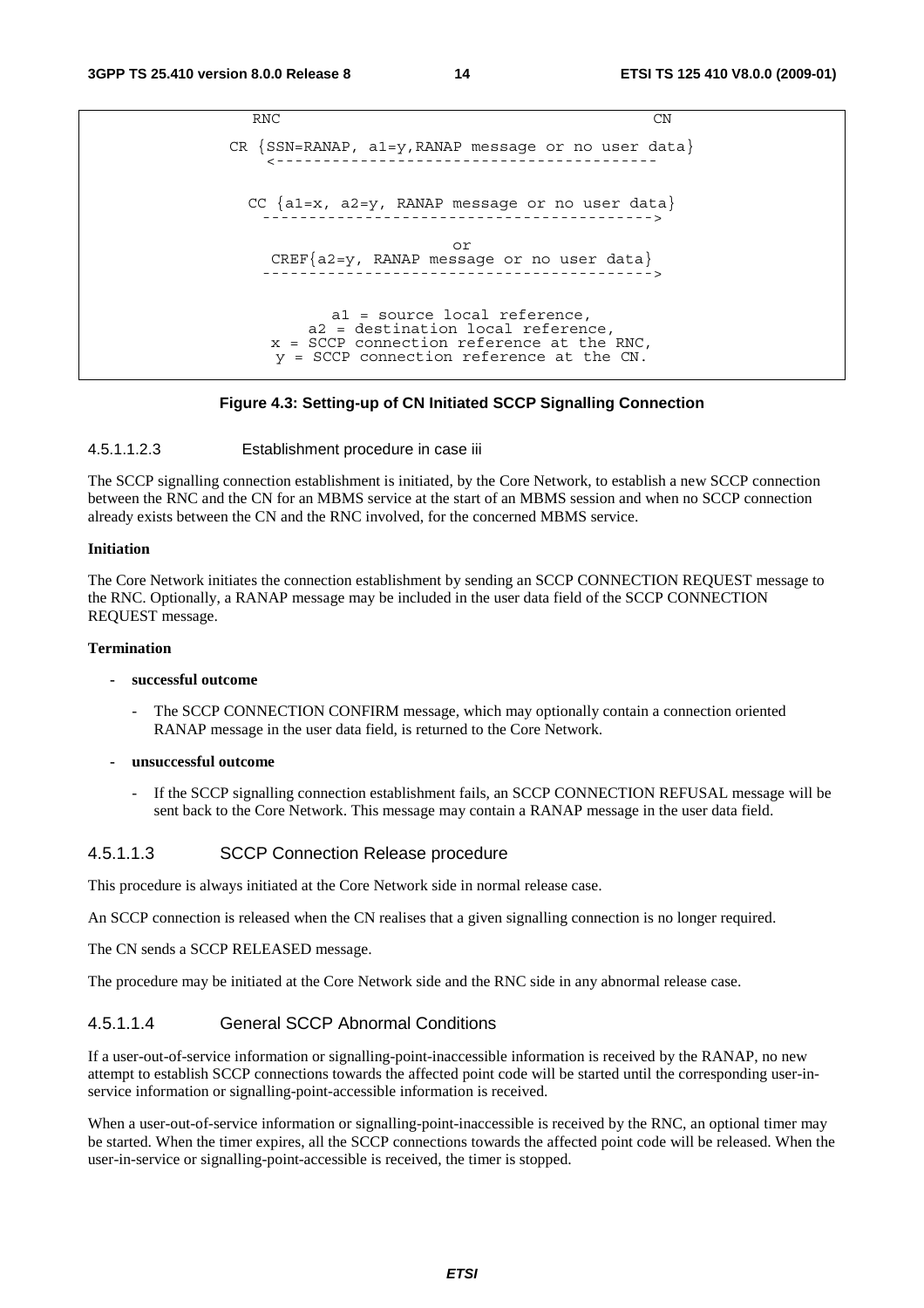If for any reason an SCCP connection is released, the optional timer expires or a connection refusal is received while any of the RANAP procedures are being performed or while a dedicated resource is still allocated, the following actions are taken:

#### **At RNC:**

- Any RNC procedure relating to that connection is abandoned.
- The UTRAN resources allocated to the connection are released.

#### **At Core Network:**

The resources associated with the SCCP connection are cleared as soon as possible.

#### 4.5.1.2 Use of MTP3b

- For a given MSC, the RNC shall be able to access RANAP and ALCAP either under the same MTP3b destination point code, or under different point codes;
- For a given RNC, the MSC shall be able to access RANAP and ALCAP either under the same MTP3b destination point code, or under different point codes.

#### 4.5.2 Use of Transport Network User Plane as User Data Bearer

#### 4.5.2.1 Use of AAL2

In the ATM transport option AAL2 is used as the user data bearer towards the CS domain.

Q.2630.2 is used as the protocol for dynamically setup AAL-2 connections over Iu towards the CS domain. Q.2630.2 adds new optional capabilities to Q.2630.1.

#### 4.5.2.2 Use of GTP-U

GTP-U is used as the user data bearer towards the PS domain.

RANAP Signalling is used to establish, modify and release the GTP-U tunnels towards the PS domain.

#### 4.5.2.3 Use of RTP

RTP/UDP/IP is used as the user data bearer towards the CS domain in the IP transport option. The use of RTCP [x2] is optional.

RANAP Signalling is used to establish, modify and release RTP sessions towards the CS domain.

#### 4.5.3 Use of Transport Network User Plane on Iu-BC

TCP/IP is used as the bearer for the radio network layer protocol over  $I_u$ -BC.

The TCP connection is normally established by the CN using standard TCP procedures.

A new TCP connection is established by the RNC only when there is information (e.g. failure or restart indications) that needs to be sent from RNC to the CN, and there is no existing TCP connection. The RNC shall establish the connection using standard TCP procedures.

The node that established the connection shall release the TCP connection.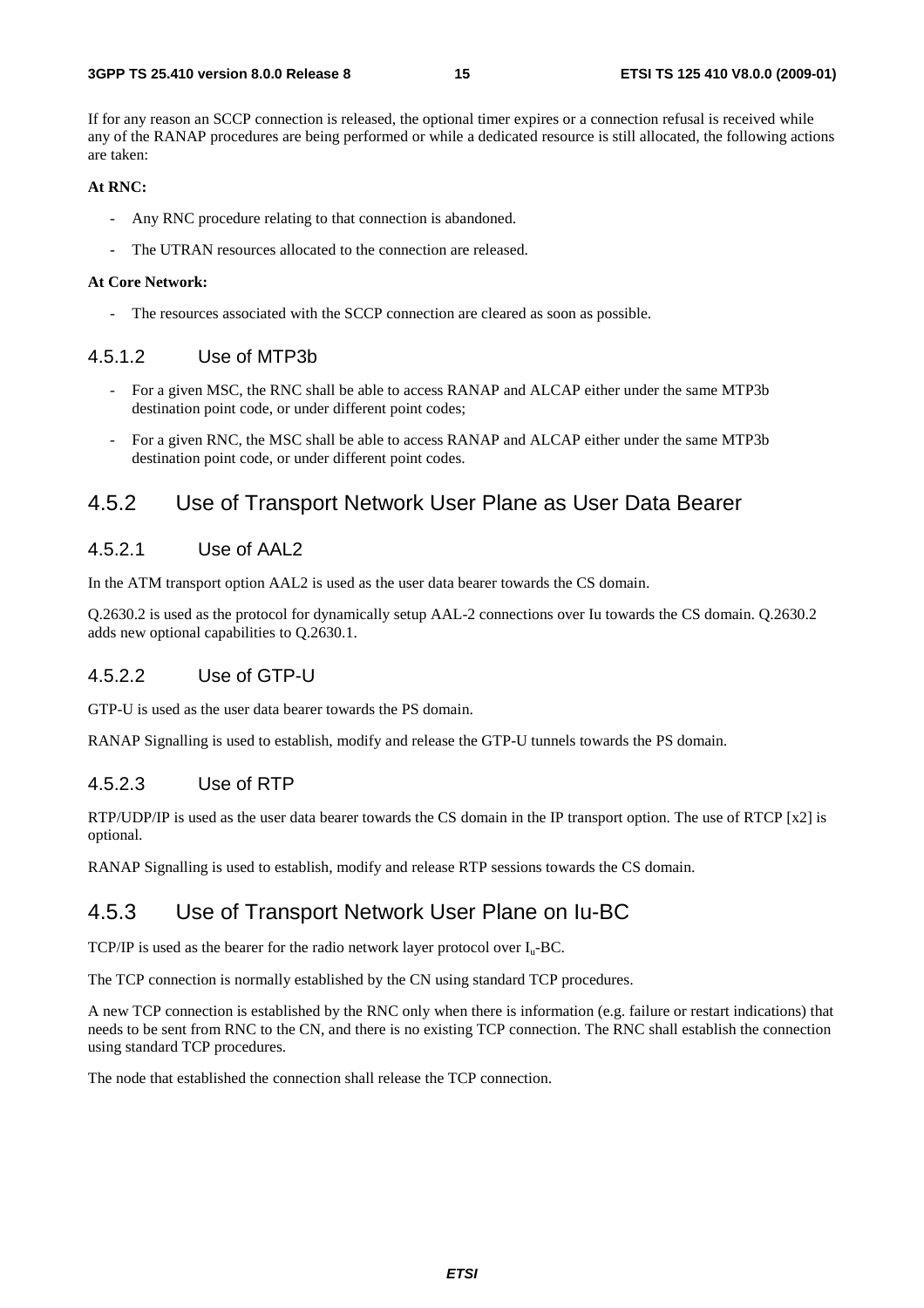# 5 Functions of the  $I_u$  Interface Protocols & Functional Split

# 5.1 General

This subclause defines the functional split between the core network and the UMTS radio access network. In addition, the possible interaction between the functions is defined. The functional split is shown in table 5.1.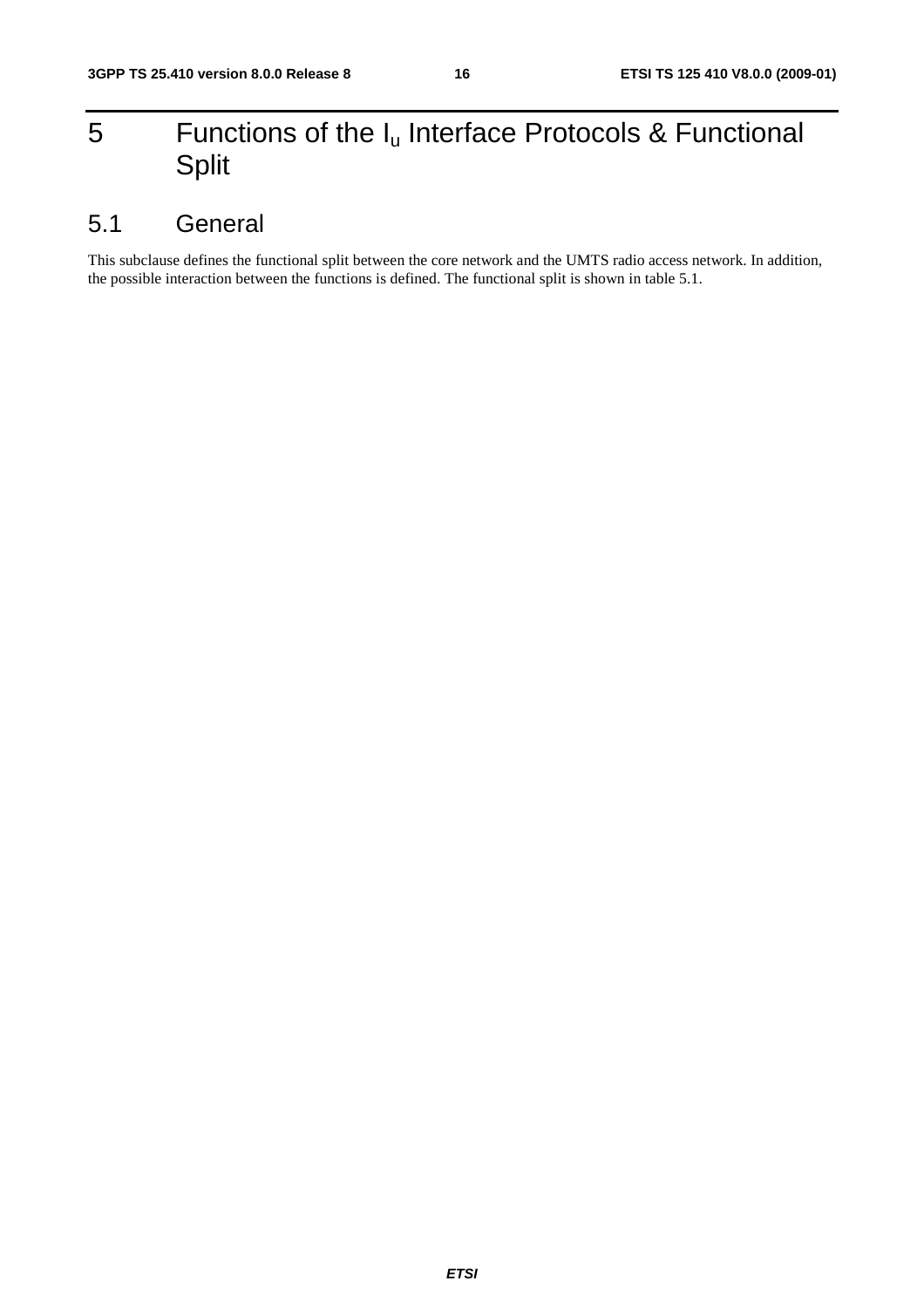| <b>Function</b>                                                       | <b>UTRAN</b>                    | <b>CN</b>                           |
|-----------------------------------------------------------------------|---------------------------------|-------------------------------------|
| <b>RAB management functions:</b>                                      |                                 |                                     |
| RAB establishment, modification and release                           |                                 | х                                   |
| RAB characteristics mapping $I_u$ transmission                        | $\frac{\mathsf{x}}{\mathsf{x}}$ |                                     |
| bearers                                                               |                                 |                                     |
| RAB characteristics mapping Uu bearers                                | $\frac{X}{X}$                   |                                     |
| RAB queuing, pre-emption and priority                                 |                                 | х                                   |
|                                                                       |                                 |                                     |
| <b>Radio Resource Management functions:</b>                           |                                 |                                     |
| Radio Resource admission control                                      | Χ                               |                                     |
| <b>Broadcast Information</b>                                          | X                               | Х                                   |
| Iu link Management functions:                                         |                                 |                                     |
|                                                                       | х                               | х                                   |
| I <sub>u</sub> signalling link management<br><b>ATM VC management</b> | $\overline{\mathsf{x}}$         | $\overline{\mathsf{x}}$             |
| AAL2 establish and release                                            |                                 |                                     |
| AAL5 management                                                       | $\frac{\mathsf{X}}{\mathsf{X}}$ | $\frac{\overline{x}}{\overline{x}}$ |
| GTP-U Tunnels management                                              | $\overline{\mathsf{x}}$         | $\overline{\mathsf{x}}$             |
| <b>TCP Management</b>                                                 | $\overline{\mathsf{x}}$         | X                                   |
| <b>Buffer Management</b>                                              | X                               |                                     |
|                                                                       |                                 |                                     |
| Iu U-plane (RNL) Management:                                          |                                 |                                     |
| I <sub>u</sub> U-plane frame protocol management                      |                                 | х                                   |
| I <sub>u</sub> U-plane frame protocol initialization                  | X                               |                                     |
|                                                                       |                                 |                                     |
| <b>Mobility management functions:</b>                                 |                                 |                                     |
| Location information reporting                                        | Χ                               | х                                   |
| Handover and Relocation                                               |                                 |                                     |
| Inter RNC hard HO, lur not used or not available                      | X                               | Χ                                   |
| Serving RNS Relocation (intra/inter MSC)                              | X                               | $\overline{\mathsf{X}}$             |
| Inter system hard HO (UMTS-GSM)                                       | $\overline{\mathsf{x}}$         | $\overline{\mathsf{x}}$             |
| Inter system Change (UMTS-GSM)                                        | $\overline{\mathsf{x}}$         | $\frac{1}{x}$                       |
| Paging Triggering                                                     |                                 | $\overline{\mathsf{x}}$             |
| <b>GERAN System Information Retrieval</b>                             | Χ                               | $\overline{\mathsf{x}}$             |
|                                                                       |                                 |                                     |
| <b>Security Functions:</b>                                            |                                 |                                     |
| Data confidentiality                                                  |                                 |                                     |
| Radio interface ciphering                                             | х                               |                                     |
| Ciphering key management                                              |                                 | Х                                   |
| User identity confidentiality                                         | Χ                               | X                                   |
| Data integrity                                                        |                                 |                                     |
| Integrity checking                                                    | х                               |                                     |
| Integrity key management                                              |                                 | х                                   |
|                                                                       |                                 |                                     |
| <b>Service and Network Access functions:</b>                          |                                 |                                     |
| CN Signalling data                                                    | Χ<br>$\overline{\mathsf{x}}$    | Χ                                   |
| Data Volume Reporting                                                 |                                 |                                     |
| <b>UE Tracing</b>                                                     | Χ                               | х                                   |
| Location reporting                                                    | Χ                               | X                                   |
| I <sub>u</sub> Co-ordination functions:                               |                                 |                                     |
| Paging co-ordination                                                  | Х                               | X                                   |
| <b>NAS Node Selection Function</b>                                    | X                               |                                     |
| <b>MOCN Rerouting Function</b>                                        | $\overline{\mathsf{x}}$         | Χ                                   |
|                                                                       |                                 |                                     |
| <b>MBMS functions</b>                                                 | х                               | х                                   |
| <b>MBMS RAB Management</b>                                            | Χ                               | $\overline{\mathsf{x}}$             |
| <b>MBMS UE Linking Function</b>                                       | Χ                               | X                                   |
| <b>MBMS Registration Control Function</b>                             | Χ                               | X                                   |
| <b>MBMS Enquiry Function</b>                                          | $\overline{\mathsf{x}}$         | $\overline{\mathsf{x}}$             |

#### **Table 5.1: Iu interface functional split**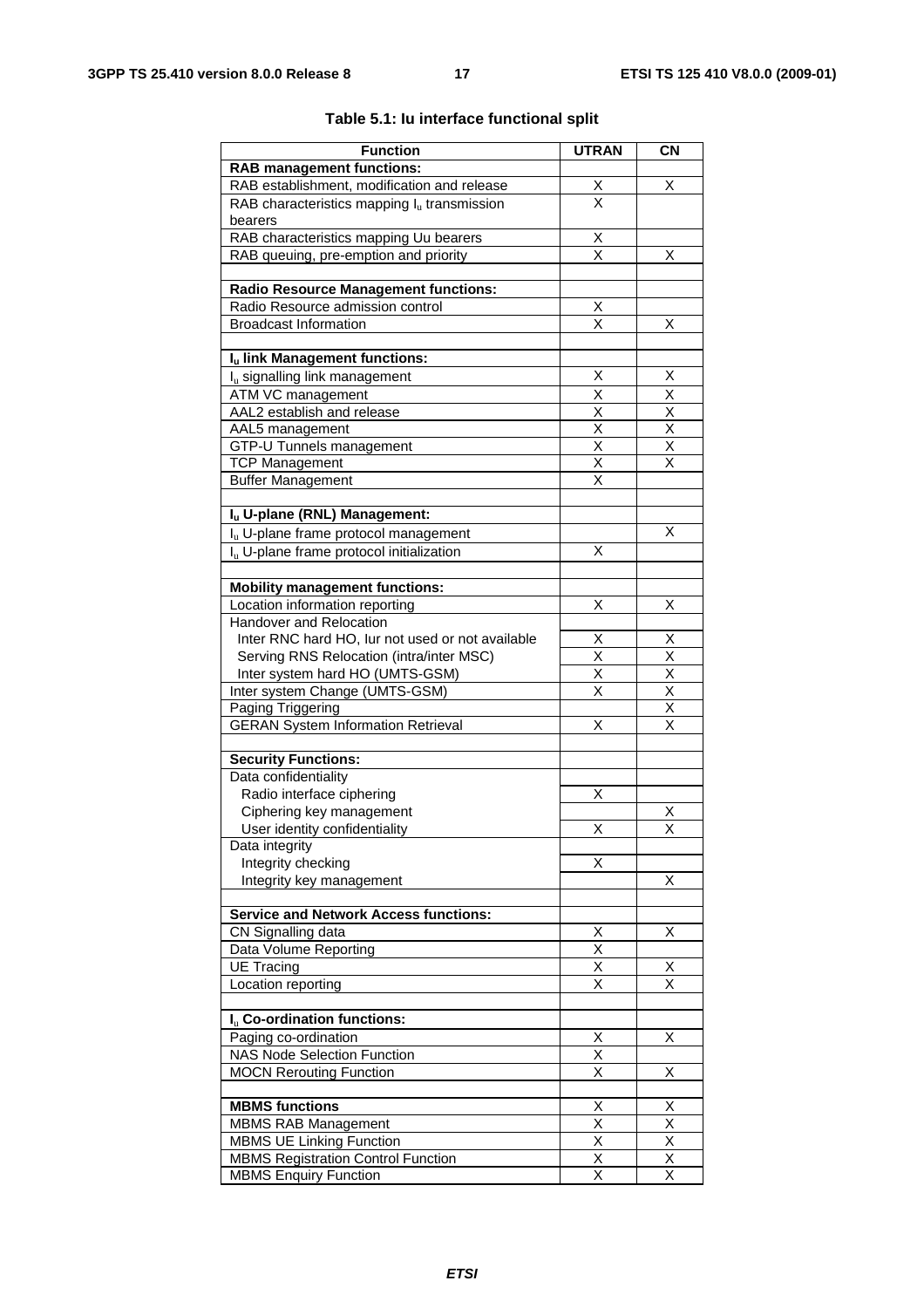# 5.2 RAB management Functions

# 5.2.1 RAB establishment, modification and release function

The RAB, Radio Access Bearer, is defined to be set-up between UE and CN. Depending on subscription, service, requested QoS etc. different types of RABs will be used. It is the CN that controls towards the UTRAN the establishment, modification or release of a RAB. Furthermore, the CN selects the type of the transport bearer, i.e. ATM or IP.

The RAB identity is allocated by CN by mapping the value for the NAS Binding information (from the actual protocol IE for the respective CN domain) to the RAB ID as specified in [3]. The RAB identity is globally significant on both the radio bearer and on the Iu bearer for a given UE in a particular CN domain.

RAB establishment, modification and release is a CN initiated function.

RAB establishment, modification and release is a UTRAN executed function.

RAB release request is a UTRAN initiated function, triggered when UTRAN e.g. fails to keep the RAB established with the UE.

# 5.2.2 RAB characteristics mapping to Uu bearers function

The RAB characteristics mapping function is used to map the radio access bearers to the Uu bearers. The mapping is performed during the establishment of the RAB. UTRAN shall perform the mapping between the bearers.

RAB mapping to Uu transmission bearers is a UTRAN function.

# 5.2.3 RAB characteristics mapping to Iu transport bearers

The RAB characteristics mapping function is used to map the radio access bearers to the Iu interface transport bearers. The mapping is performed during the establishment of the RAB.

UTRAN shall perform this mapping between the bearers if AAL2 is used, since it is the UTRAN that establishes the AAL2 connections.

In case of RAB towards the PS domain, UTRAN shall perform the mapping between the radio access bearers and the IP layer.

RAB characteristics mapping to Iu transport bearers is a UTRAN function.

# 5.2.4 RAB queuing, pre-emption and priority function

The allocation/retention priority level of a RAB is determined by the CN based on e.g. subscription information, QoS information etc. Accordingly, the CN shall request RAB establishment or modification with an indication of the priority level and the pre-emption capability of that RAB and the queuing vulnerability. Queuing and resource pre-emption shall be performed by UTRAN accordingly.

RAB queuing, pre-emption and allocation/retention priority handling is a UTRAN controlled function.

RAB queuing, pre-emption and allocation/retention priority setting is a CN function.

### 5.3 Radio Resource Management over Iu

### 5.3.1 Radio resource admission control

When UTRAN receives a request to establish or modify a radio access bearer from the CN, the current radio resource situation is analysed and the admission control either accepts or rejects the request. This is called "Radio resource admission control" and is handled by the UTRAN. If the request is queued, it is handled by the RAB queuing, preemption and priority function.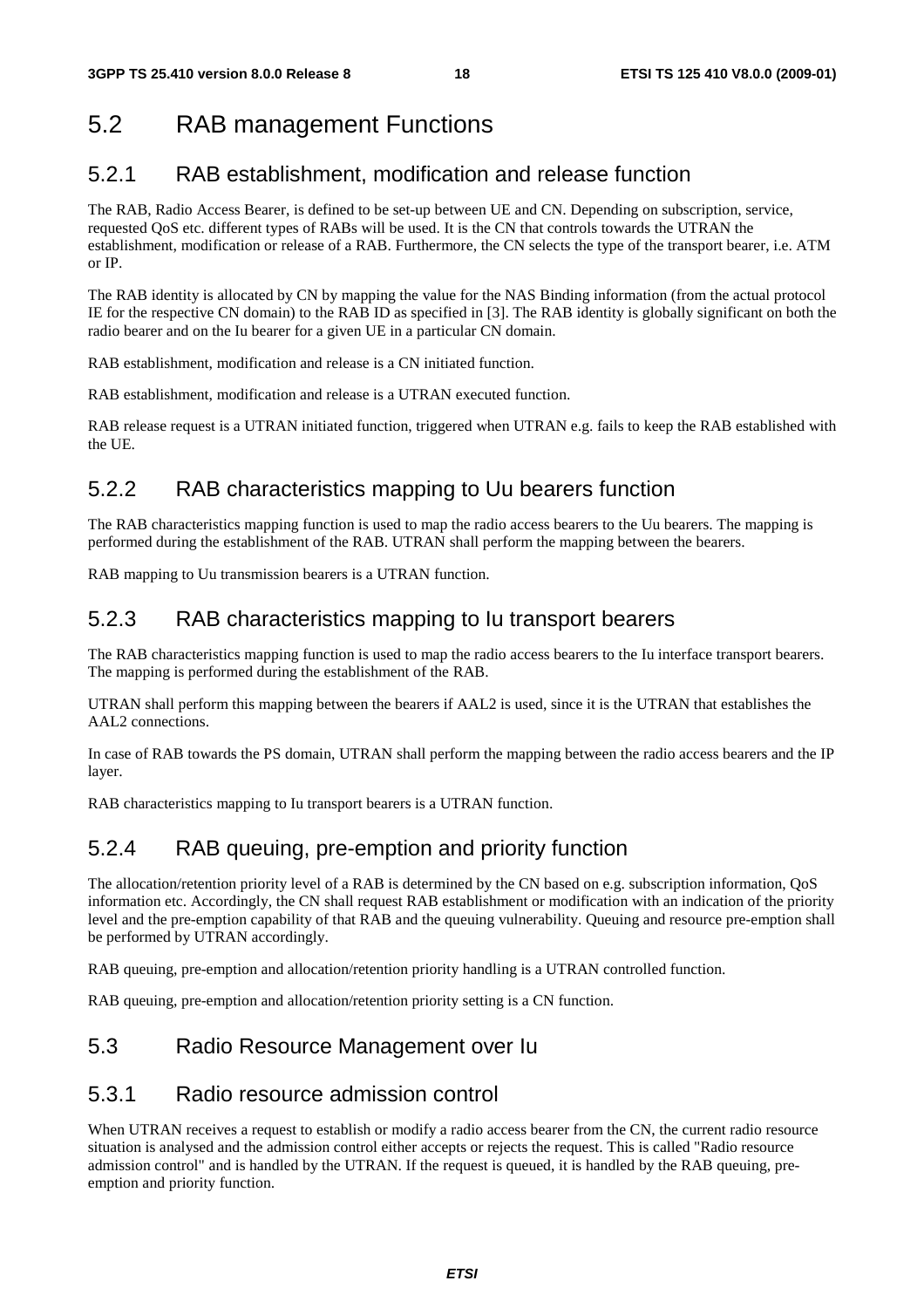### 5.3.2 Broadcast information management

This function consists in the broadcast from network toward UE of some information in the coverage area of the whole network or different parts of the network.

There are two kinds of Broadcast information management. UTRAN broadcast information, and Cell Broadcast information management. All UTRAN broadcast information management shall be handled locally within UTRAN. All Cell Broadcast information is controlled by CN and executed by UTRAN.

# 5.4 I<sub>u</sub> link Management functions

### 5.4.1 **I**<sub>u</sub> Signalling Link Management function

The I<sub>u</sub> signalling link management function provides a reliable transfer of the radio network signalling between UTRAN and CN. Both CN and UTRAN manage the function.

This function is in particular responsible for Iu signalling connection establishment, which can be established either by the CN or the RNC and for  $I_u$  signalling connection release, which is controlled by CN possibly upon UTRAN request.

#### 5.4.2 ATM Virtual Connection Management function

This function refers to handling of ATM Virtual Connections (VCs) between CN and UTRAN.

This function shall be used to establish, maintain and release the ATM VCs. For permanent VCs, it is regarded to be an O&M function.

This function also includes the selection of a Virtual Circuit to be used for a particular RAB. The selection of ATM VC upon an Iu radio access bearer service request, shall be done by UTRAN. The selected VC shall fulfil the requirements of the request. The VC may consist of several sublinks: such as SCCP connections, AAL2 connections or IP flows.

### 5.4.3 AAL2 connection establish and release function

This function is used to establish and release the AAL type 2 connections between CN and UTRAN upon an Iu radio access bearer service request. Both UTRAN and CN are taking part in the establishment of AAL2 connection. UTRAN shall initiate both establishment and release of AAL2 connections. In abnormal cases, the CN may also initiate release of AAL2 connections. The use of AAL2 for Iu transmission bearers depends on type of CN.

### 5.4.4 AAL5 management function

AAL5 connections between CN and UTRAN shall be pre-configured at system initialisation. Basic configuration is PVCs. For user data, SVC is possible.

The AAL5 management is a function handled by both the CN and the UTRAN.

### 5.4.5 GTP-U tunnels management function

This function is used to establish and release GTP-U tunnels between CN and UTRAN upon a radio access bearer service request. This involves assigning a tunnel identifier for each direction and the creation of a context containing the tunnel information. The tunnel identifier for the downlink is allocated by the UTRAN, and the tunnel identifier for the uplink is allocated by the CN. Both CN and UTRAN should maintain the context. The use of GTP-U for I<sub>u</sub> transport bearers depends on type of CN.

#### 5.4.6 TCP Management Function

This function is used to establish and release the TCP connections between CN and UTRAN over Iu-BC.

The TCP management function exists in both UTRAN and CN.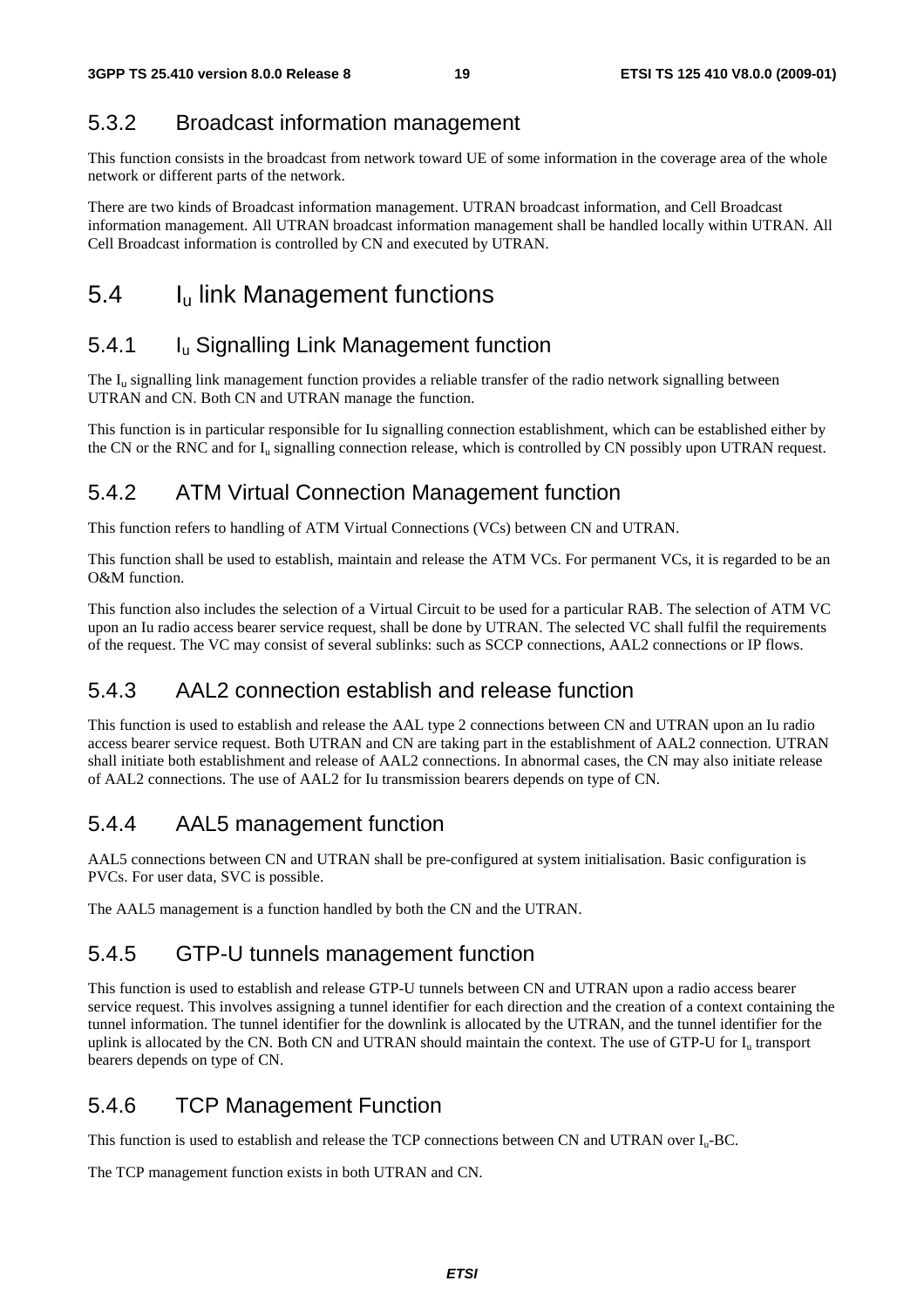### 5.4.7 Buffer Management

Congestion control shall be performed over the Iu user plane using buffer management and no flow control.

This function includes buffers to store received packet data units that at reception can not be processed due to e.g. congestion. In UTRAN, there must be a buffer management function handling received packets from the peer CN node.

The used mechanism is not in the scope of the present document and not relevant to be standardised.

Buffer management is a UTRAN function.

### 5.4.8 RTP Session Management Function

This function is used to establish and release RTP sessions between CN and UTRAN upon a radio access bearer service request. This involves assigning a RTP session identifier for each direction and the creation of a context containing the RTP session information. The RTP session identifier for the downlink is allocated by the UTRAN, and the RTP session identifier for the uplink is allocated by the CN. Both CN and UTRAN should maintain the RTP session context. The use of RTP for Iu transport bearers depends on type of CN.

# 5.5 Iu U-plane (RNL) Management Functions

### 5.5.1 Iu U-plane frame protocol mode selection function

The  $I_{\rm u}$  UP in the Radio Network Layer provides modes of operation that can be activated on RAB basis. For a given RAB, the  $I_{\rm u}$  UP operates either in a Transparent or in Support mode.  $I_{\rm u}$  U-plane frame protocol mode is selected by the CN. A set of appropriate U-plane version(s) is indicated within RANAP. The final U-plane version is selected during the Iu UP initiation procedure among the indicated version(s).

This function is a CN function.

### 5.5.2 Iu U-plane frame protocol initialisation

 $I_{\rm u}$  U-plane frame protocol is initialised by the UTRAN. In certain cases, as described in [15], the  $I_{\rm u}$  U-plane frame protocol may be initialised by the CN.

# 5.6 Mobility Management Functions

### 5.6.1 Location information update function

Some functionality within the CN, needs information about the present location of an active UE, i.e. a UE with established signalling connection. The Location information update function is used to transfer this information from the UTRAN to the CN. It is the UTRAN responsibility to send this information initially at the signalling connection establishment for a UE and at any change of the UE location as long as the signalling connection exists. For this function, the location information shall be at Location and Routing Area level.

### 5.6.2 Handover and Relocation functions

#### 5.6.2.1 Inter RNC hard HO function, Iur not used or not available

This functionality includes procedures for handover from one RNC to another RNC when Iur interface is not used or is not available, i.e. soft handover is not possible. The connection is switched in the CN, so both UTRAN and CN are involved. Both intra and inter CN entity cases are applicable. This functionality includes also the moving of the Serving RNS functionality from one RNC to another RNC.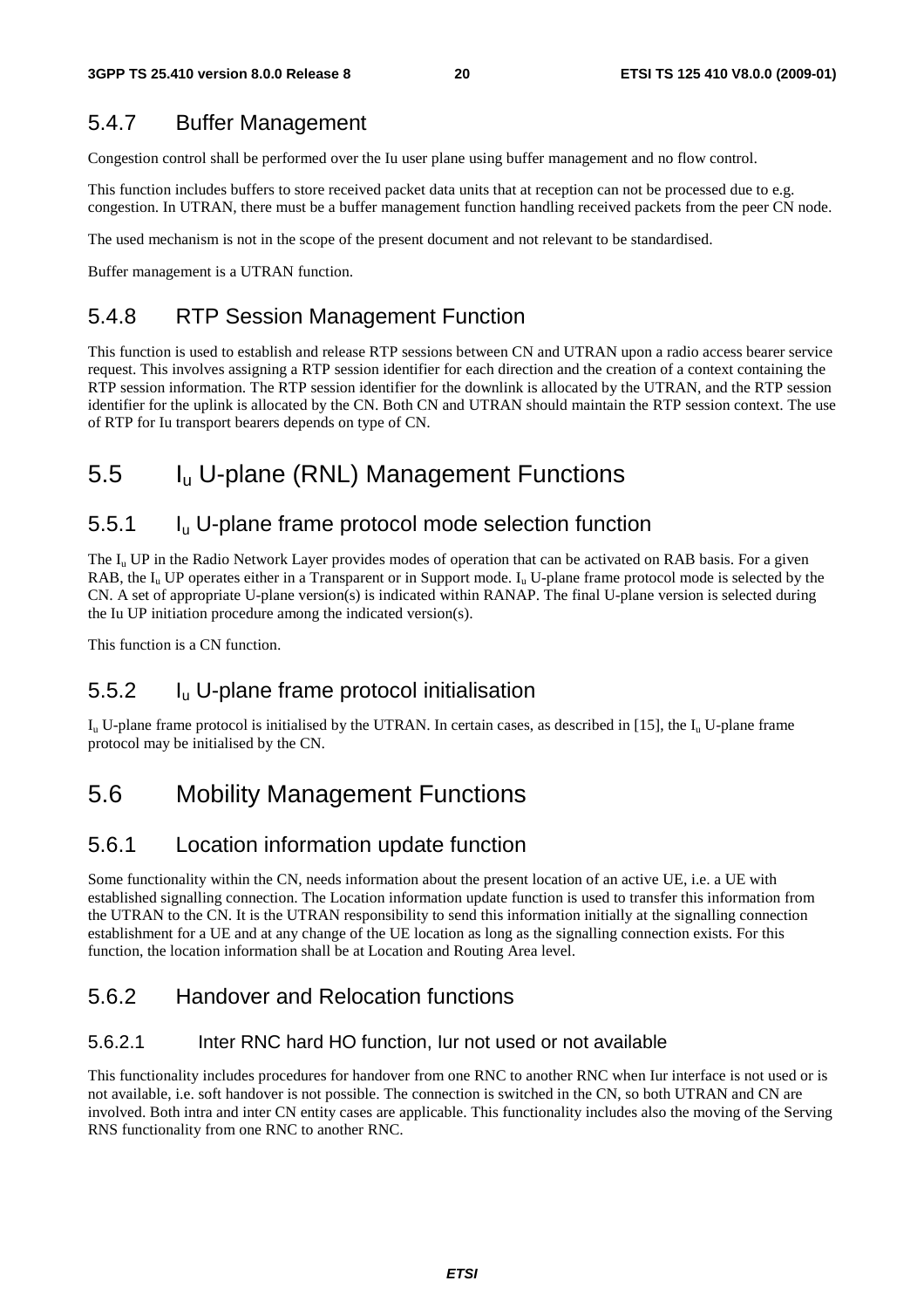#### 5.6.2.2 Serving RNS Relocation function

This functionality allows moving the Serving RNS functionality from one RNC to another RNC, e.g. closer to where the UE has moved during the communication. The Serving RNS Relocation procedure may be applied when active cell management functionality has created a suitable situation for it. Both UTRAN and CN are involved.

#### 5.6.2.3 Inter system Handover (e.g. UMTS-GSM) function

Inter system handover is performed when a mobile hands over between cells belonging to different systems such as GSM and UMTS. For intersystem handover between UMTS and GSM, the GSM procedures are used within the GSM network. Both UTRAN and CN are involved.

NOTE: The GSM BSSMAP procedures are outside the scope of the present document.

### 5.6.2A Inter System Change (e.g. UMTS-GSM) function

Inter system change is performed when a GPRS attached mobile moves from cells belonging to different systems such as GSM and UMTS. For intersystem change between UMTS and GSM, the GPRS procedures are used within the GPRS network. Both UTRAN and CN are involved.

### 5.6.3 Paging Triggering

The Core Network shall, when considered necessary, trigger the Location/Routing/RNC Area paging in the UTRAN system.

### 5.6.4 Shared Networks Access Control

The Shared Networks Access Control function allows the CN to request the UTRAN to apply UE specific access control to the UTRAN and the neighbouring networks on a PLMN or an SNA basis. The Shared Networks Access Control function is further described in [1].

### 5.6.5 GERAN System Information Retrieval

In order to provide the UE with system information related to NACC towards a GERAN system - to be used as an optimisation - the GERAN System Information Retrieval function allows the source system to request GERAN (via CN) to provide this system information. The request and subsequent transfer of the GERAN System Information is performed transparently with the RIM function. The RIM function is further described in [1]

### 5.7 Security Functions

#### 5.7.1 Data Confidentiality

#### 5.7.1.1 Radio interface ciphering function

The radio interface shall be ciphered upon request of the Core Network. Both Signalling and user data may be subject to ciphering. The ciphering shall be done within UTRAN.

#### 5.7.1.2 Ciphering key management function

The ciphering key and the permitted algorithm shall be supplied by the CN. UTRAN selects the used algorithm.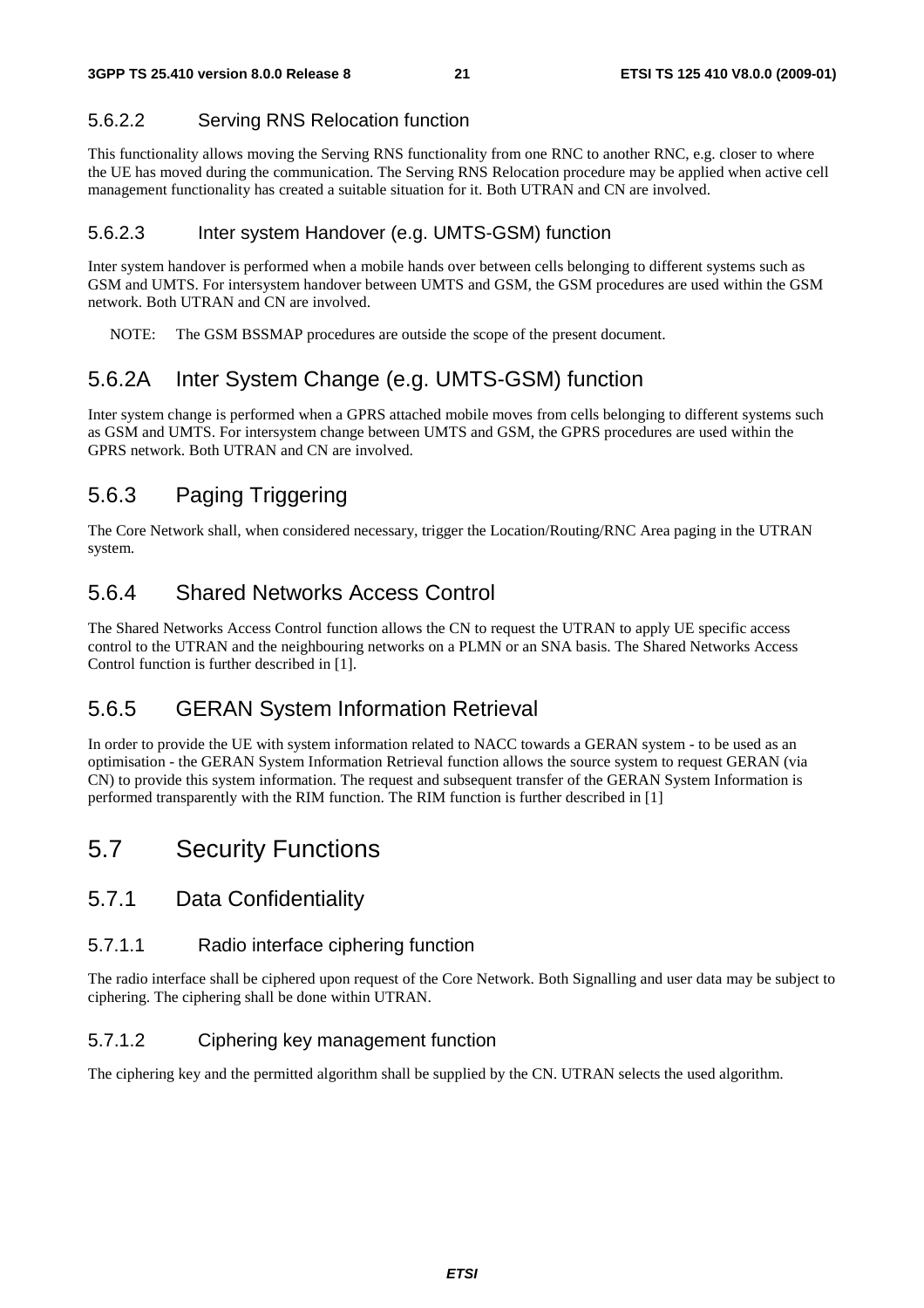### 5.7.2 Data integrity

#### 5.7.2.1 Integrity checking

The purpose of the integrity check is to make sure that the signalling continues between the same elements as by authentication. The integrity check shall be done within the UTRAN.

#### 5.7.2.2 Integrity key management

The integrity key and the permitted algorithm shall be supplied by the CN. UTRAN selects the used algorithm.

### 5.8 Service and Network Access Functions

#### 5.8.1 Core Network signalling data transfer function

The NAS CN signalling data such as Call Control (CC), Session Management (SM), Mobility Management (MM), Short Message Services Point to Point and Supplementary Services (SS) shall be transparently conveyed between the CN and the UE. Over the Iu interface, the same Iu interface channel that is used for the UTRAN-CN signalling shall be used.

### 5.8.2 Data Volume Reporting

The data volume reporting function is used to report the volume of unacknowledged data to the CN. The function shall be in the UTRAN and is triggered from the CN.

### 5.8.3 UE Tracing

This feature allows tracing of various events related to the UE and its activities. This is an O&M functionality.

#### 5.8.4 Location reporting function

The positioning function performs the determination of the geographical position and optionally the velocity for an UE. The location reporting function transfers the positioning information between the UTRAN and the CN according to CN commands. This function involves UTRAN and CN.

# 5.9 Co-ordination Functions

### 5.9.1 Paging Co-ordination function

The two CN domain architecture implies need for a page co-ordination, i.e. handling of page triggered by one CN node when UE has a signalling connection to the other CN node. The paging co-ordination is performed by UTRAN and/or optionally by CN. The Common ID is used for UTRAN paging co-ordination. The CN provides the UTRAN with the Common ID.

The paging co-ordination is a UTRAN function. Optionally the paging co-ordination may be performed in the CN.

### 5.9.2 NAS Node Selection Function

The optional NAS Node Selection Function enables the RNC to initially assign CN resources to serve a UE and subsequently setup a signalling connection to the assigned CN resource.

The method by which the RNC initially assigns CN resources is implementation dependent.

The NNSF is described in detail in [25].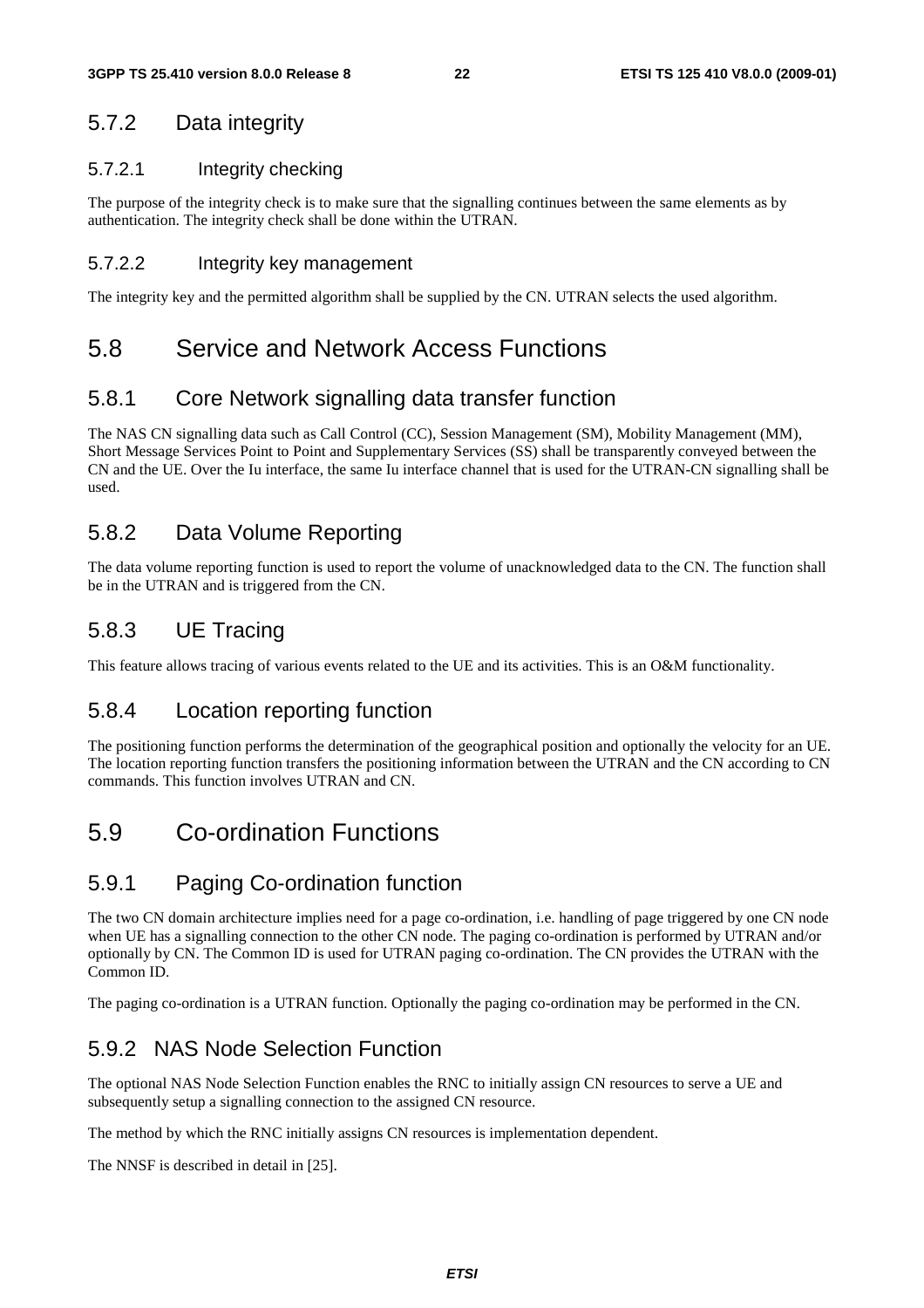# 5.9.3 Information Transfer Function

The Information Transfer function allows configuration data to be passed from the CN to the RNC upon CN trigger. This function is operated in acknowledged mode. It should be used by the CN to maintain alignment between the data as configured in the CN and the configuration data provided to the UTRAN. This may be used e.g. to coordinate the SNA geographical definition (LA to SNA mapping) between CN and UTRAN in order to apply access control on an SNA basis.

#### 5.9.4 MOCN Rerouting Function

Rerouting is a mechanism used as part of the assignment of CN operator in shared networks with MOCN configuration for network sharing non-supporting UEs when they perform initial attach /registration. In this case RNC may not know towards which CN to route the initial UE request message and the latter may be rerouted to another CN via RNC.

The MOCN Rerouting Function is described in detail in [26].

### 5.10 MBMS Functions

#### 5.10.1 MBMS RAB Management functions

The MBMS RAB, Radio Access Bearer, is defined to be set-up between the CN and one or several UEs for MBMS. Depending on the MBMS service characteristics, different types of MBMS RABs will be used. It is the CN that controls towards the UTRAN the establishment, update or release of an MBMS RAB. The MBMS RAB is defined for the PS domain only.

### 5.10.2 MBMS UE Linking Function

This function provides the RNC with the list of MBMS services that a given UE, with existing dedicated Iu-PS signalling connection, has "joined" or has "left" [27].

#### 5.10.3 MBMS Registration Control Function

This function allows the RNC to either register or deregister to the PS core network domain for a specific MBMS bearer service so that it is notified whenever a session of this service starts.

It also allows the CN to inform the RNC that a given MBMS bearer service is no longer available.

#### 5.10.4 MBMS Enquiry Function

This function allows the RNC to request to the SGSN the list of MBMS bearer services that a given UE has "joined" [27] or the IP Multicast Address and APN defined in [27] which correspond to a given MBMS bearer service.

# 6 Iu Interface Protocol Structure

### 6.1 General

The Radio Network signalling over Iu consists of the Radio Access Network Application Part (RANAP). The RANAP protocol consists of mechanisms to handle all procedures between the CN and UTRAN. It is also capable of conveying messages transparently between the CN and the UE without interpretation or processing by the UTRAN.

Over the  $I_u$  interface the RANAP protocol is, e.g. used for:

- Facilitate a set of general UTRAN procedures from the Core Network such as paging -notification as defined by the notification SAP in [3].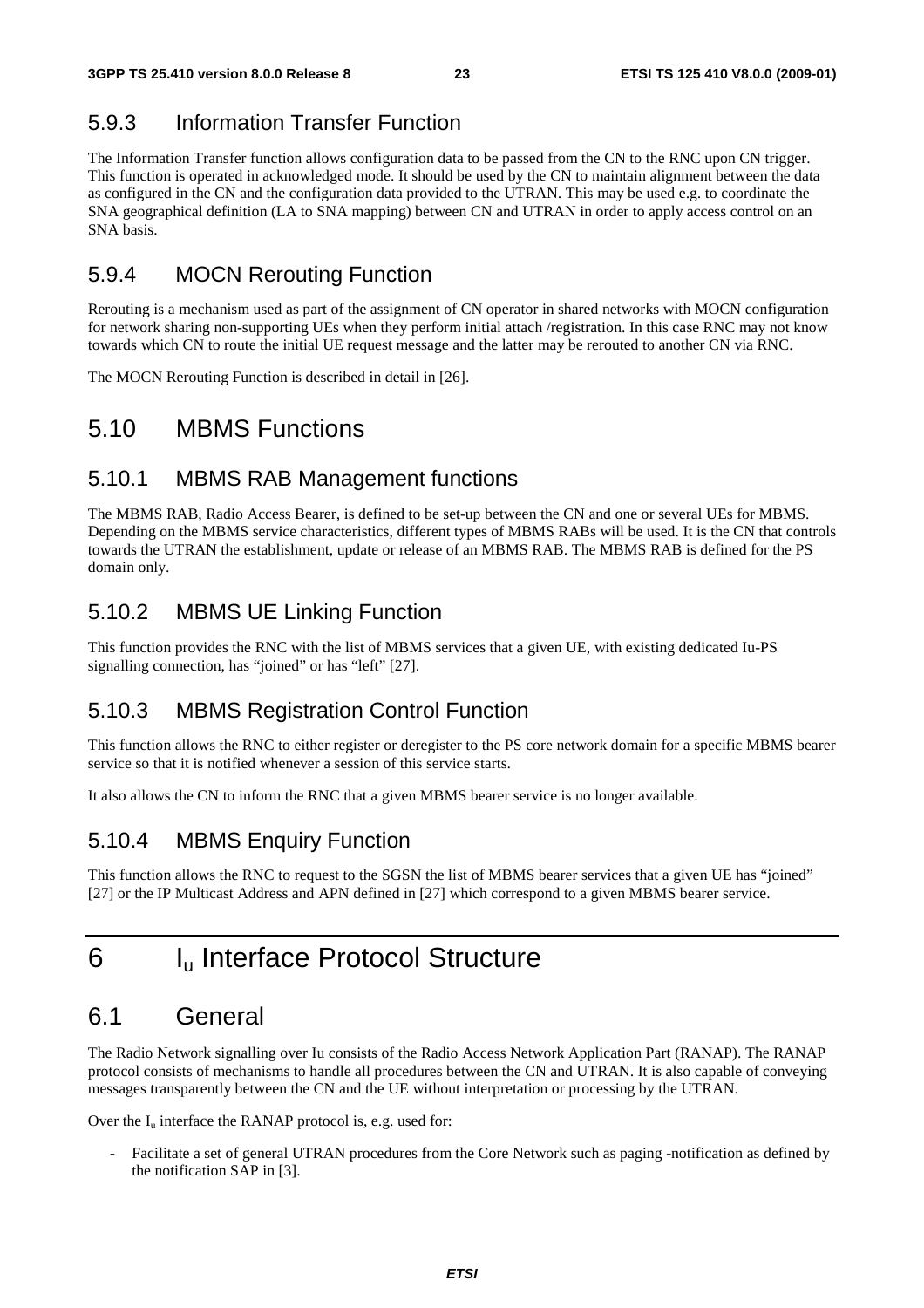- Separate each User Equipment (UE) on the protocol level for mobile specific signalling management as defined by the dedicated SAP in [3].
- Transfer of transparent non-access signalling as defined in the dedicated SAP in [3].
- Request of various types of UTRAN Radio Access Bearers through the dedicated SAP in [3].
- Perform the SRNS Relocation function.
- Perform the various MBMS procedures.

The Radio Access Bearers are provided by the Access Stratum.

Over Iu-BC, a datagram mechanism is used, so there is no clear separation of control and user planes, and the SABP protocol is used for data transfer and signalling.

### 6.2 Iu-CS

Figure 6.1 shows the protocol structure for  $I_u$ -CS, following the structure described in [1].



\*) RTCP is optional.

**Figure 6.1: Iu –Interface Protocol Structure towards CS Domain**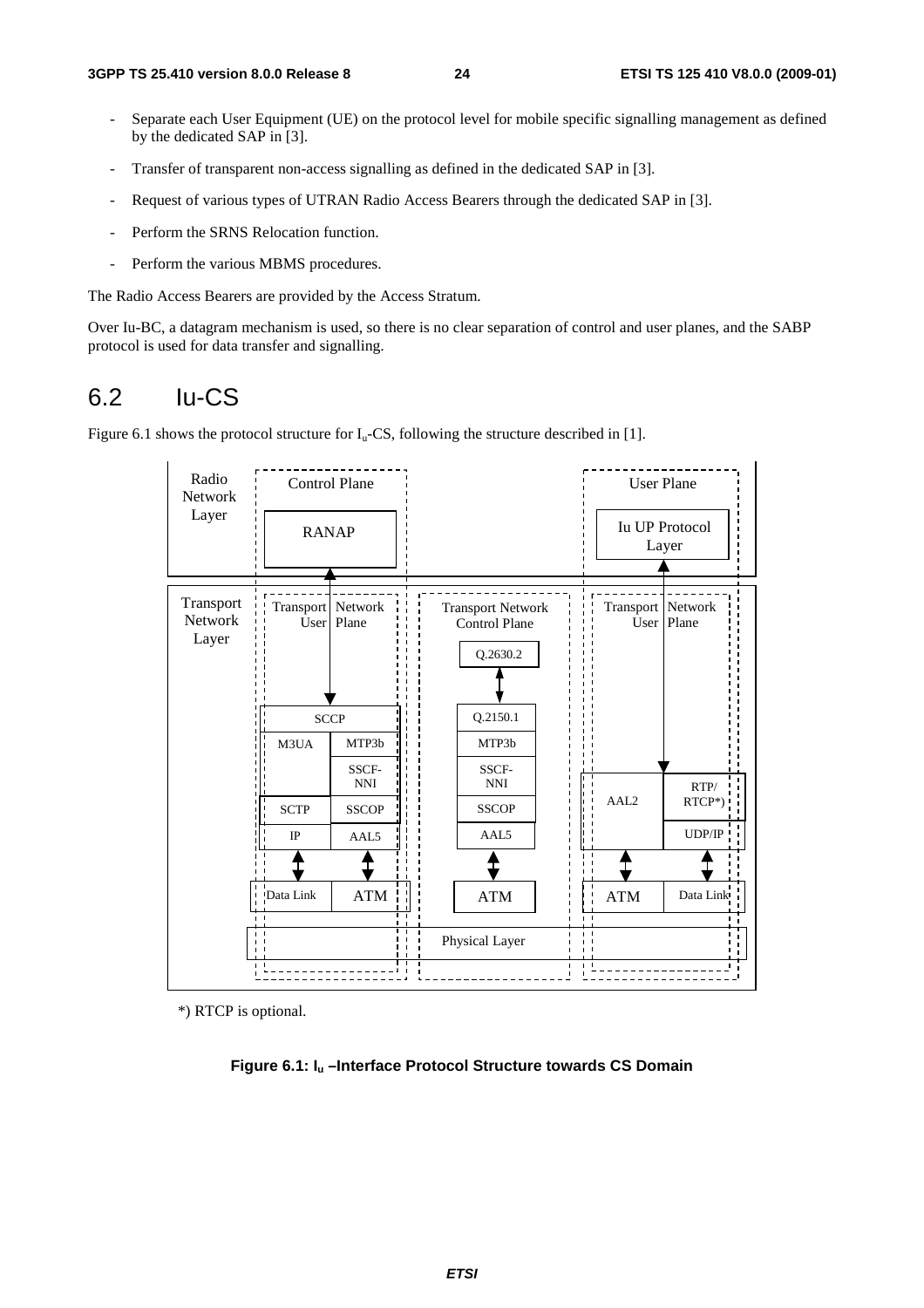# 6.3 Iu-BC

Figure 6.2 shows the protocol structure for the  $I_u$ -BC.



**Figure 6.2: Iu Interface Protocol Structure towards Broadcast Domain**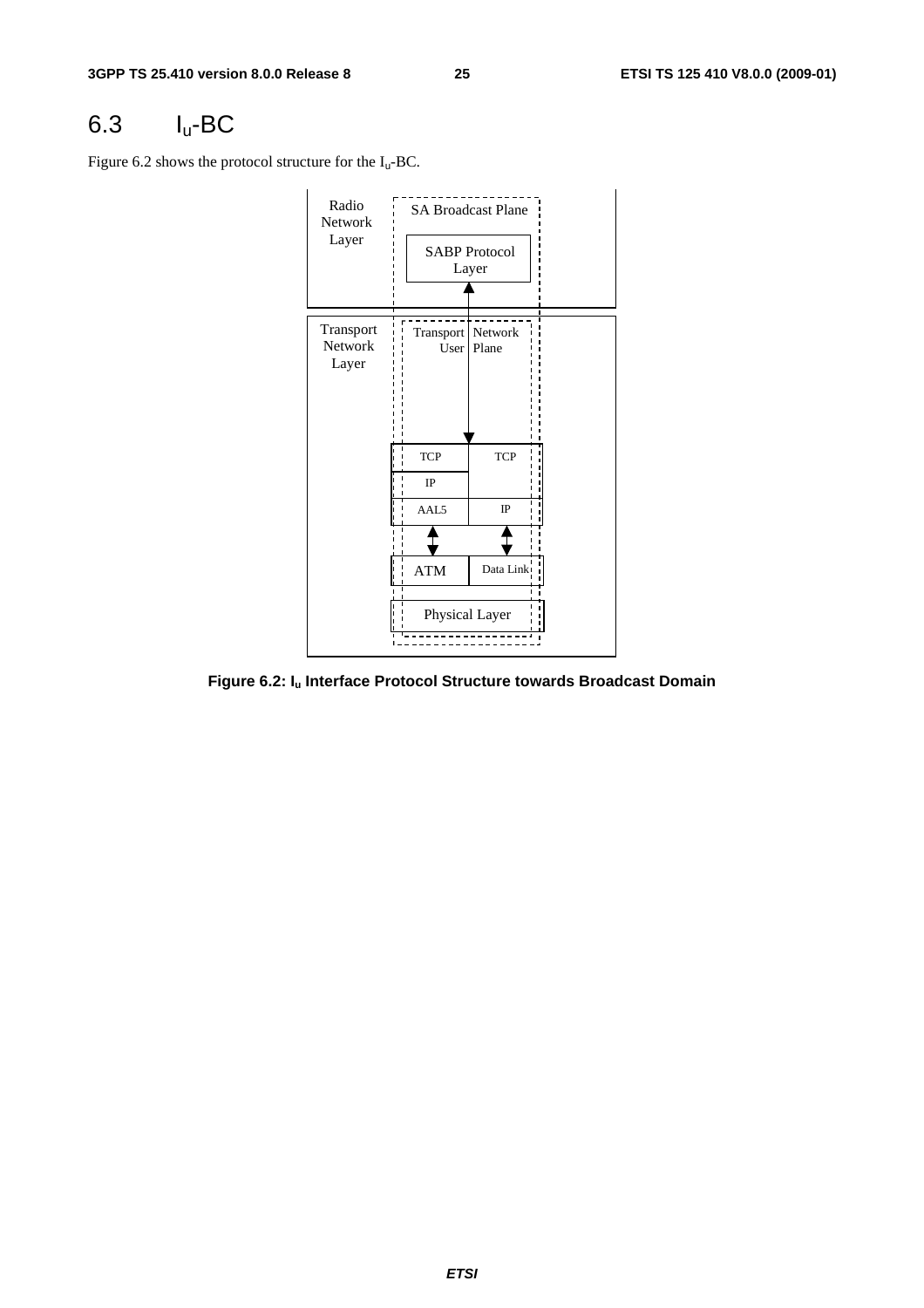# 6.4 Iu-PS

\_ \_ \_ \_ \_ \_ \_ \_ \_ \_ \_ \_ \_ Radio Network Radio Network Control Plane  $\overrightarrow{ }$  User Plane Layer RANAP Iu UP Protocol Layer Transport Network Transport Transport Network Transport Network Layer User Plane Network User Plane Transport Network Layer Control Plane **SCCP**  $MTP3-B$  M3UA M3UA **SCTP SCTP** GTP-U GTP-U SSCF-NNI UDP UDP SSCOP IP IP IP AAL5 AAL5 IP ATM Data Link ATM Data Link Physical Layer Physical Layer

Figure 6.3 shows the protocol structure for Iu-PS, following the structure described in [1].

Figure 6.3: I<sub>u</sub> Interface Protocol Structure towards PS Domain

# 7 Other I<sub>u</sub> Interface Specifications

# 7.1 UTRAN I<sub>u</sub> Interface: Layer 1 (3GPP TS 25.411)

3GPP TS 25.411 [4] specifies the range of physical layer technologies that may be used to support the Iu interface.

# 7.2 UTRAN Iu Interface: Signalling Transport (3GPP TS 25.412)

3GPP TS 25.412 [5] specifies the signalling bearers for the RANAP and transport network control plane protocols for both Iu-PS and Iu-CS.

# 7.3 UTRAN Iu Interface: RANAP Specification (3GPP TS 25.413)

3GPP TS 25.413 [6] specifies the RANAP protocol for radio network control plane signalling over the Iu interface.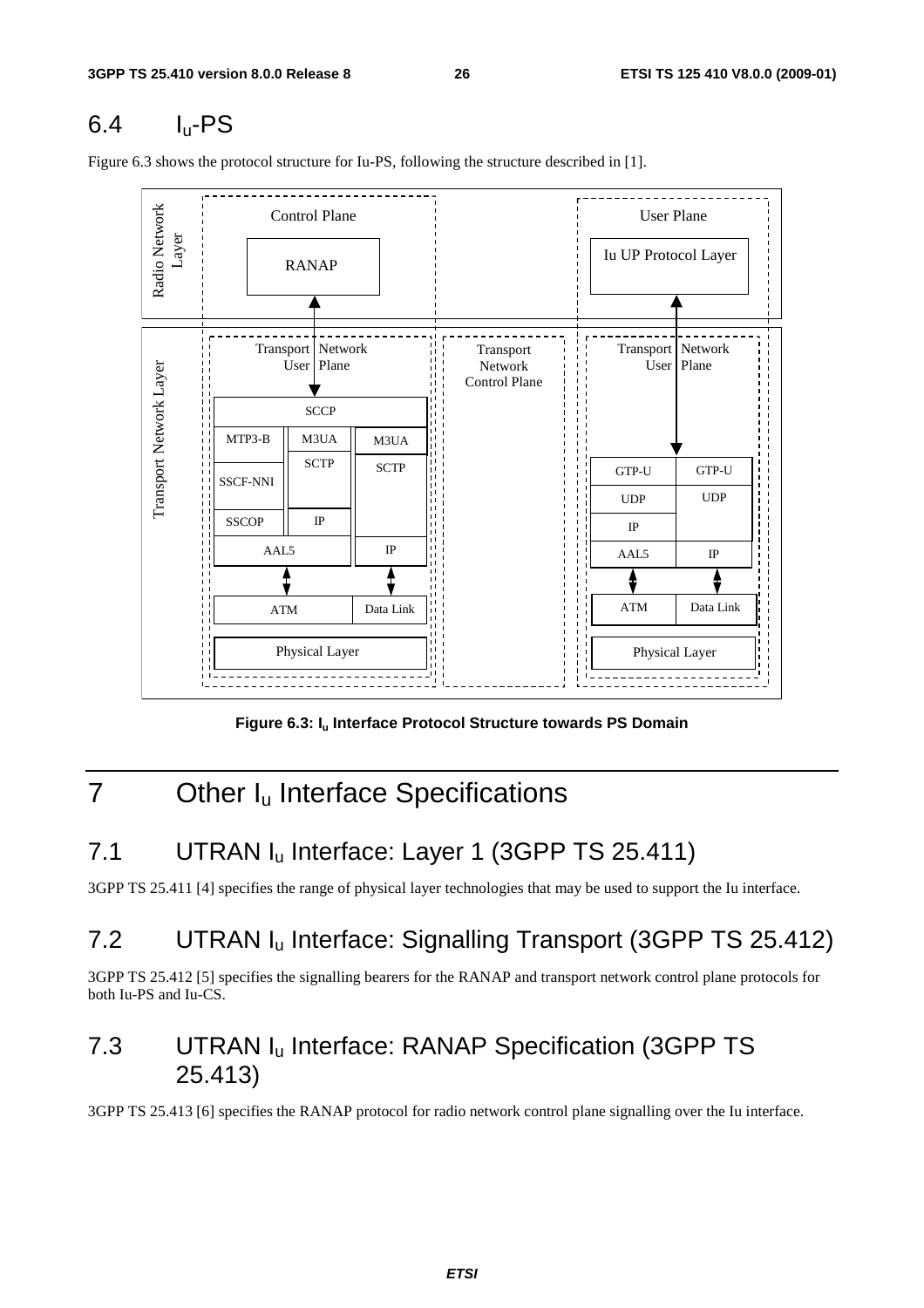# 7.4 UTRAN I<sub>u</sub> Interface: Data Transport and Transport Signalling (3GPP TS 25.414)

3GPP TS 25.414 [7] specifies the transport bearers for the user plane of the Iu interface. It also specifies the protocol used to control these transport bearers.

# 7.5 UTRAN I<sub>u</sub> Interface: CN-UTRAN User Plane Protocol (3GPP TS 25.415)

3GPP TS 25.415 [8] specifies the user plane frame handling protocol for the Iu interface.

# 7.6 UTRAN Iu Interface: Service Area Broadcast Protocol SABP (3GPP TS 25.419)

3GPP TS 25.419 [14] specifies the communication requirements over the Iu interface towards the BC domain.

# 7.7 Summary

The present document, 3GPP TS 25.410, specifies the general aspects and principles of the  $I_u$  interface as a whole.

The relationship between the other technical specifications that define the UTRAN Iu interface is shown in figure 7.1.



#### **Figure 7.1: Summary of Iu Interface Specification Structure**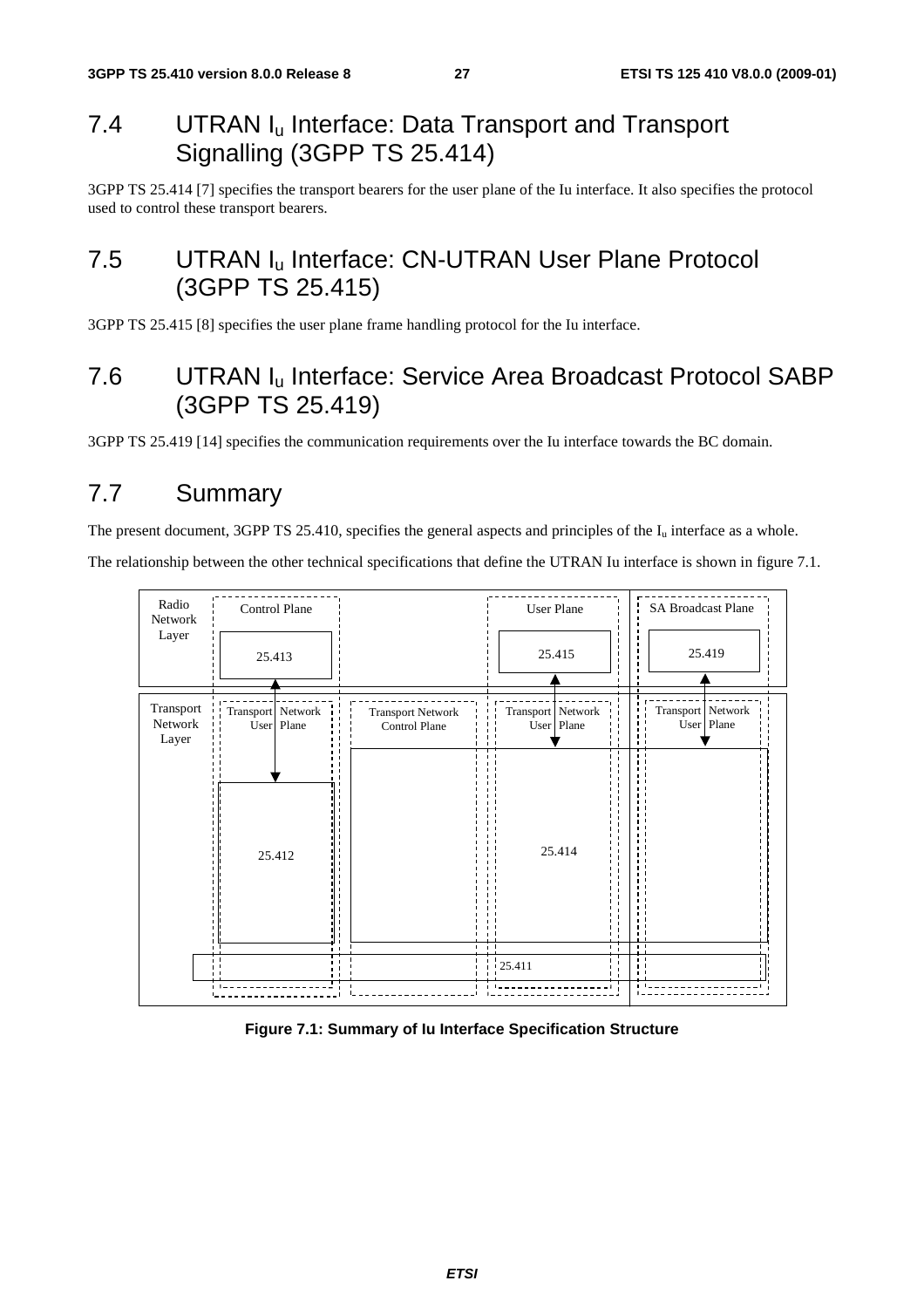# Annex A (informative): Change history

| Date,<br><b>TSG</b> | <b>TSG Doc ICR</b> |  | <b>Rev Subject/Comment</b>                | <b>New</b> |
|---------------------|--------------------|--|-------------------------------------------|------------|
| 12/2008             |                    |  | Creation of Rel-8 version based on v7.0.0 |            |